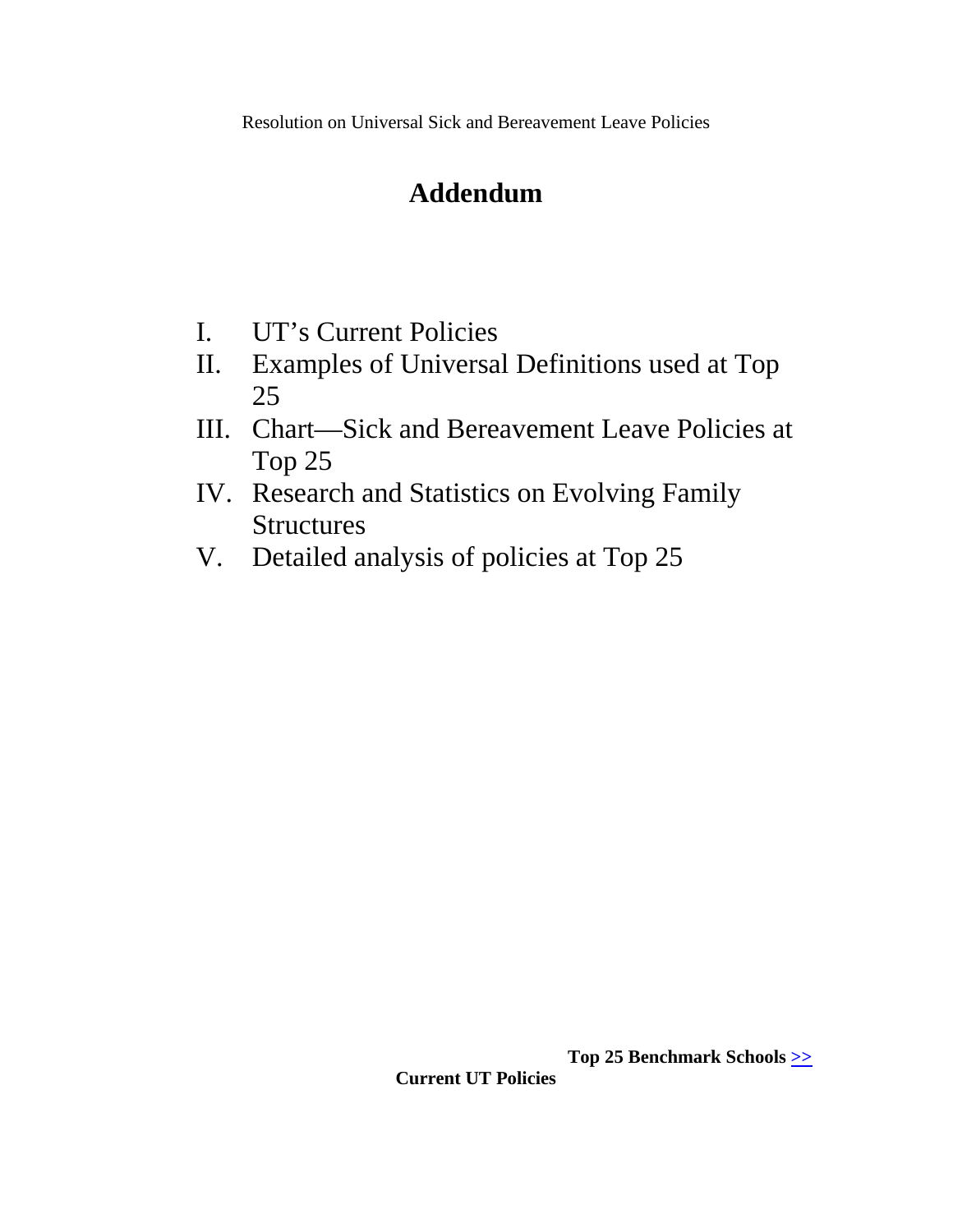Sick Leave Procedure [http://policy.tennessee.edu/hr\\_policy/hr0380/](http://policy.tennessee.edu/hr_policy/hr0380/)

To protect regular staff and 12-month faculty against loss of earnings due to personal or family (spouse, child, or parent) illness, injury, and/or incapacity to work due to childbirth or adoption.

Funeral and Bereavement Leave Procedure <http://hr.utk.edu/policies/funeral-and-bereavement-leave-procedure/>

Any employee whose spouse, child or step-child, parent or step-parent dies, may be absent for a maximum of five regularly scheduled work days (not to exceed 40 hours) for the funeral and bereavement.

Any employee whose grandparent, grandchild, parent-in-law, foster parent, brother, sister, brother-in-law, sister-in-law, daughter-in-law, or son-in-law dies may be absent for a maximum of three regularly scheduled work days (not to exceed 24 hours) for the funeral and bereavement.

#### **Examples of Universal Definitions at Top 25 Institutions**

Foster children, legal wards, aunts, uncles, nieces, nephews, first cousins, members of the employee's household, foster parents, persons solely dependent on the employee for emergency care, other relatives, close friends, other relative of whom the employee is the sole survivor, domestic partner, Other Eligible Individual, any relative residing in the employee's household, cohabitator, cousin, other persons for whom the employee is legally responsible, in loco parentis, those whom the employee considers family, guardian, great grandchildren, and others living in household.

**Sick and Bereavement Leave Policies at Top 25 Institutions**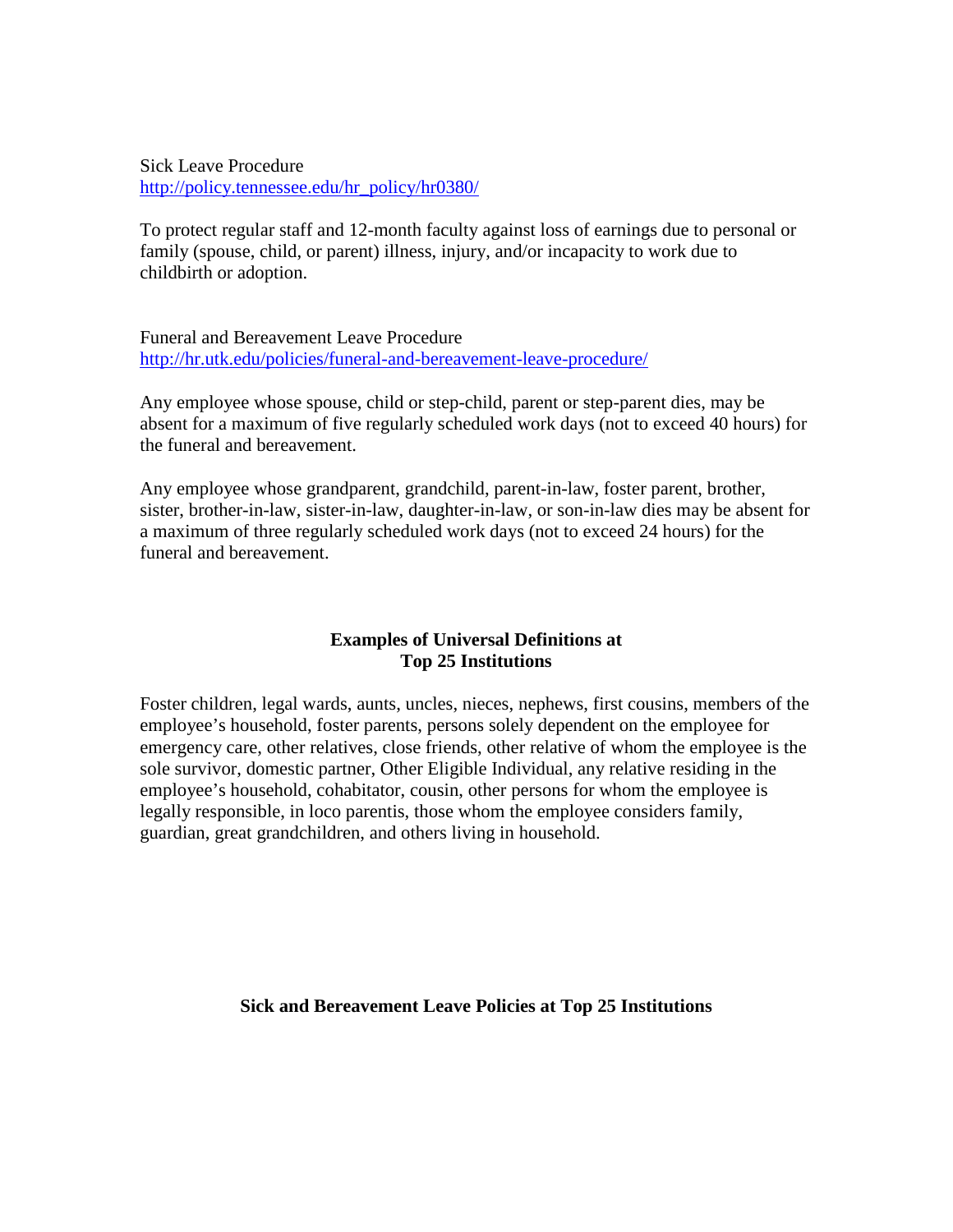| <b>Sick/Bereavement Leave at Top 25</b>                                       | <b>More</b><br><b>Universal</b><br><b>Sick</b><br>Leave | <b>More</b><br><b>Universal</b><br><b>Funeral</b><br>Leave | <b>Includes</b><br>SSS/DP/si<br>milar | <b>Includes</b><br><b>Household</b><br><b>Members</b> |
|-------------------------------------------------------------------------------|---------------------------------------------------------|------------------------------------------------------------|---------------------------------------|-------------------------------------------------------|
|                                                                               |                                                         |                                                            |                                       |                                                       |
| University of California Berkeley #1                                          | $\bullet$                                               | $\bullet$                                                  | $\bullet$                             | $\bullet$                                             |
| University of California Los Angeles #2                                       | ٠                                                       | $\bullet$                                                  | ٠                                     | ٠                                                     |
| University of Virginia #2                                                     | ٠                                                       | $\bullet$                                                  |                                       | ٠                                                     |
| University of Michigan Ann Arbor #4                                           | ٠                                                       | ٠                                                          | $\bullet$                             | ٠                                                     |
| University of North Carolina Chapel Hill #5                                   |                                                         |                                                            |                                       | $\bullet$                                             |
| University of Illinois Urbana Champaign #9                                    | ٠                                                       | ٠                                                          | $\bullet$                             | ٠                                                     |
| University of Wisconsin Madison #9                                            | ٠                                                       | ٠                                                          | $\bullet$                             |                                                       |
| University of California Davis #11                                            | ٠                                                       | $\bullet$                                                  | $\bullet$                             | ٠                                                     |
| University of California Santa Barbara #11                                    | ٠                                                       | ٠                                                          | $\bullet$                             | $\bullet$                                             |
| University of Washington #11                                                  |                                                         |                                                            |                                       |                                                       |
| Pennsylvania State University #15                                             |                                                         |                                                            |                                       |                                                       |
| University of Florida #15                                                     | ٠                                                       | ٠                                                          | $\bullet$                             |                                                       |
| University of Texas Austin #15                                                | $\bullet$                                               |                                                            |                                       |                                                       |
| The Ohio State University #18                                                 | ٠                                                       | $\bullet$                                                  | $\bullet$                             |                                                       |
| University of Maryland College Park #18                                       | ٠                                                       | $\bullet$                                                  |                                       | $\bullet$                                             |
| University of Pittsburgh #20                                                  | ٠                                                       | ٠                                                          | $\bullet$                             |                                                       |
| University of Georgia #21                                                     | ٠                                                       |                                                            |                                       |                                                       |
| Clemson University #22                                                        | ٠                                                       |                                                            |                                       |                                                       |
| Purdue University #22                                                         | ٠                                                       |                                                            |                                       | ٠                                                     |
| Texas A & M #22                                                               |                                                         | ٠                                                          |                                       |                                                       |
| University of Minnesota #22                                                   |                                                         |                                                            | ٠                                     |                                                       |
| Rutgers, The State University of NJ #26                                       |                                                         |                                                            |                                       |                                                       |
| Indiana University #29                                                        |                                                         |                                                            |                                       |                                                       |
| Michigan State University #29                                                 | ٠                                                       | ٠                                                          | $\bullet$                             |                                                       |
| Auburn University #39                                                         | ٠                                                       | $\bullet$                                                  |                                       |                                                       |
| Iowa State University #39                                                     | $\bullet$                                               | $\bullet$                                                  |                                       |                                                       |
| North Carolina State University #39                                           | ٠                                                       | ٠                                                          |                                       |                                                       |
| Note: Criteria assessed by information presented<br>on universities' websites |                                                         |                                                            |                                       |                                                       |

## **Research and Statistics on Evolving Family Structures**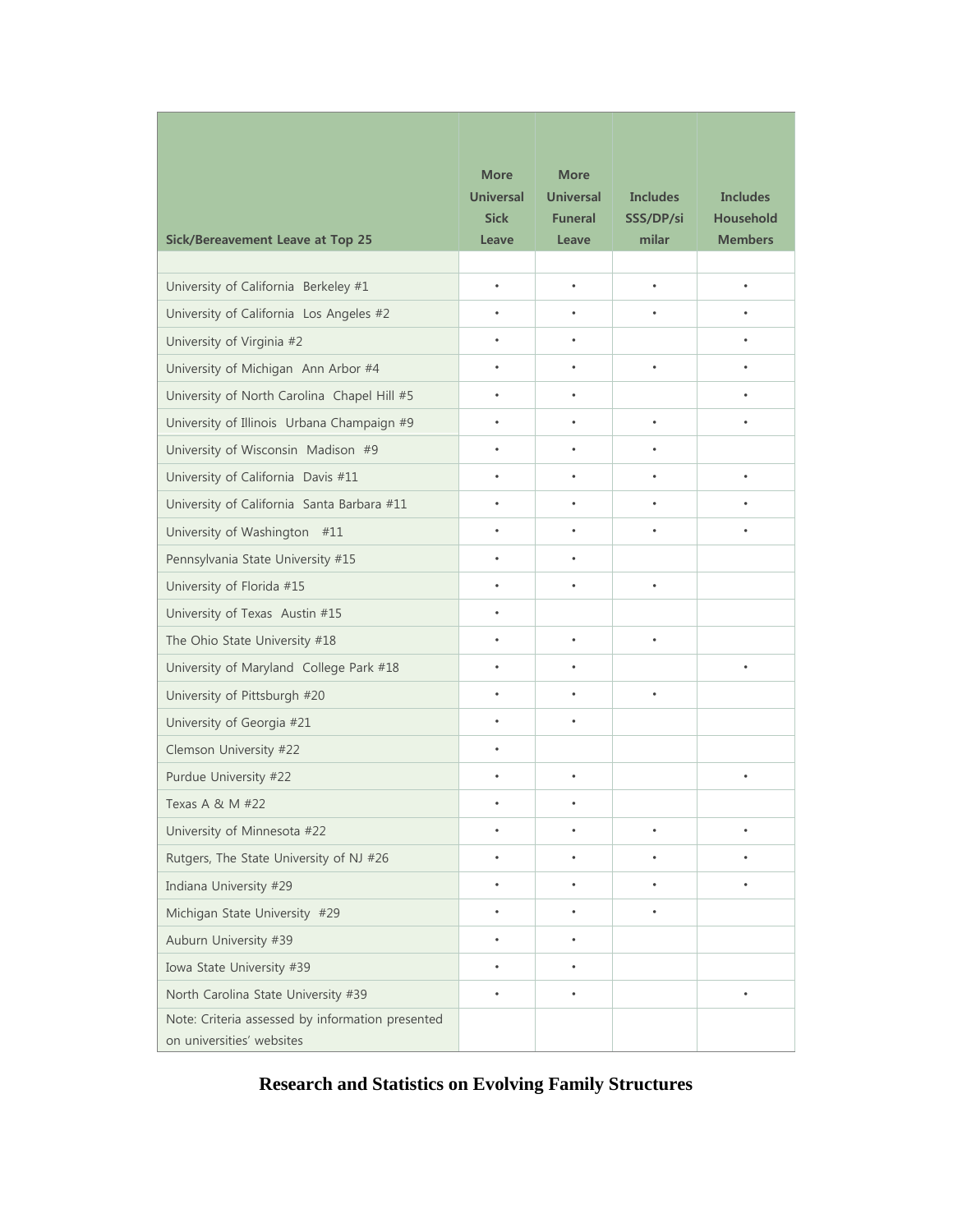"The number of couples living together without being married has more than doubled since the 1990s, from 2.9 million in 1996 to 7.8 million in 2012. In 2012, 40 percent of unmarried partners had children younger than 18."

[http://www.census.gov/newsroom/releases/archives/families\\_households/cb12-216.html](http://www.census.gov/newsroom/releases/archives/families_households/cb12-216.html)

"In 2011, according to the most recent Census Bureau report on families and living arrangements, an estimated 7.6 million unmarried couples lived together, including many who are raising children." [http://www.pewsocialtrends.org/2011/11/22/cohabiting](http://www.pewsocialtrends.org/2011/11/22/cohabiting-couples-and-their-money/)[couples-and-their-money/](http://www.pewsocialtrends.org/2011/11/22/cohabiting-couples-and-their-money/)

"In 2009, 5.6 million children lived with at least one stepparent. In addition, 3.1 million children lived with no parents; this figure included 274,000 children living with one or more foster parents. Over half (59 percent) of the children living with no parents were living with grandparents." <http://www.census.gov/prod/2011pubs/p70-126.pdf>

"And nearly 75 percent of women ages 30 or younger said they've lived with a partner outside of marriage (known as [cohabiting\)](http://www.livescience.com/18026-marriage-cohabitation-benefits.html) at some point in their lives, compared to 70 percent in 2002, and 62 percent in 1995, the report says." <http://www.livescience.com/28420-cohabiting-marriage-cdc-report.html>

"Among those under age 30, more than half (52%) report that they have at least one step relative. This compares with 40% of those ages 30 and older (including only 34% of those ages 65 and older). Among the 2,691 adults surveyed by the Pew Research Center from October 1-21, 2010, 42% say they have at least one step relative. Three-in-ten have a step or half sibling, 18% have a living stepparent, and 13% have at least one stepchild." <http://www.pewsocialtrends.org/2011/01/13/a-portrait-of-stepfamilies/>

"TN is 2% higher than the national average of grandparents raising grandchildren." [http://datacenter.kidscount.org/data/tables/108-grandchildren-in-the-care-of](http://datacenter.kidscount.org/data/tables/108-grandchildren-in-the-care-of-grandparents?loc=1&loct=2%23ranking/2/any/true/868/any/434)[grandparents?loc=1&loct=2#ranking/2/any/true/868/any/434](http://datacenter.kidscount.org/data/tables/108-grandchildren-in-the-care-of-grandparents?loc=1&loct=2%23ranking/2/any/true/868/any/434)

"Across the United States, nearly 7.8 million children are living in homes with grandparents present, 4.9 million live in grandparent-headed households and 2.6 million live in homes where the grandparents say they are the primary caregivers." [http://www.washingtonpost.com/local/as-families-become-more-complicated](http://www.washingtonpost.com/local/as-families-become-more-complicated-grandparents-step-in-to-care-for-kids/2013/11/05/1c51430a-4660-11e3-a196-3544a03c2351_story.html)[grandparents-step-in-to-care-for-kids/2013/11/05/1c51430a-4660-11e3-a196-](http://www.washingtonpost.com/local/as-families-become-more-complicated-grandparents-step-in-to-care-for-kids/2013/11/05/1c51430a-4660-11e3-a196-3544a03c2351_story.html) [3544a03c2351\\_story.html](http://www.washingtonpost.com/local/as-families-become-more-complicated-grandparents-step-in-to-care-for-kids/2013/11/05/1c51430a-4660-11e3-a196-3544a03c2351_story.html)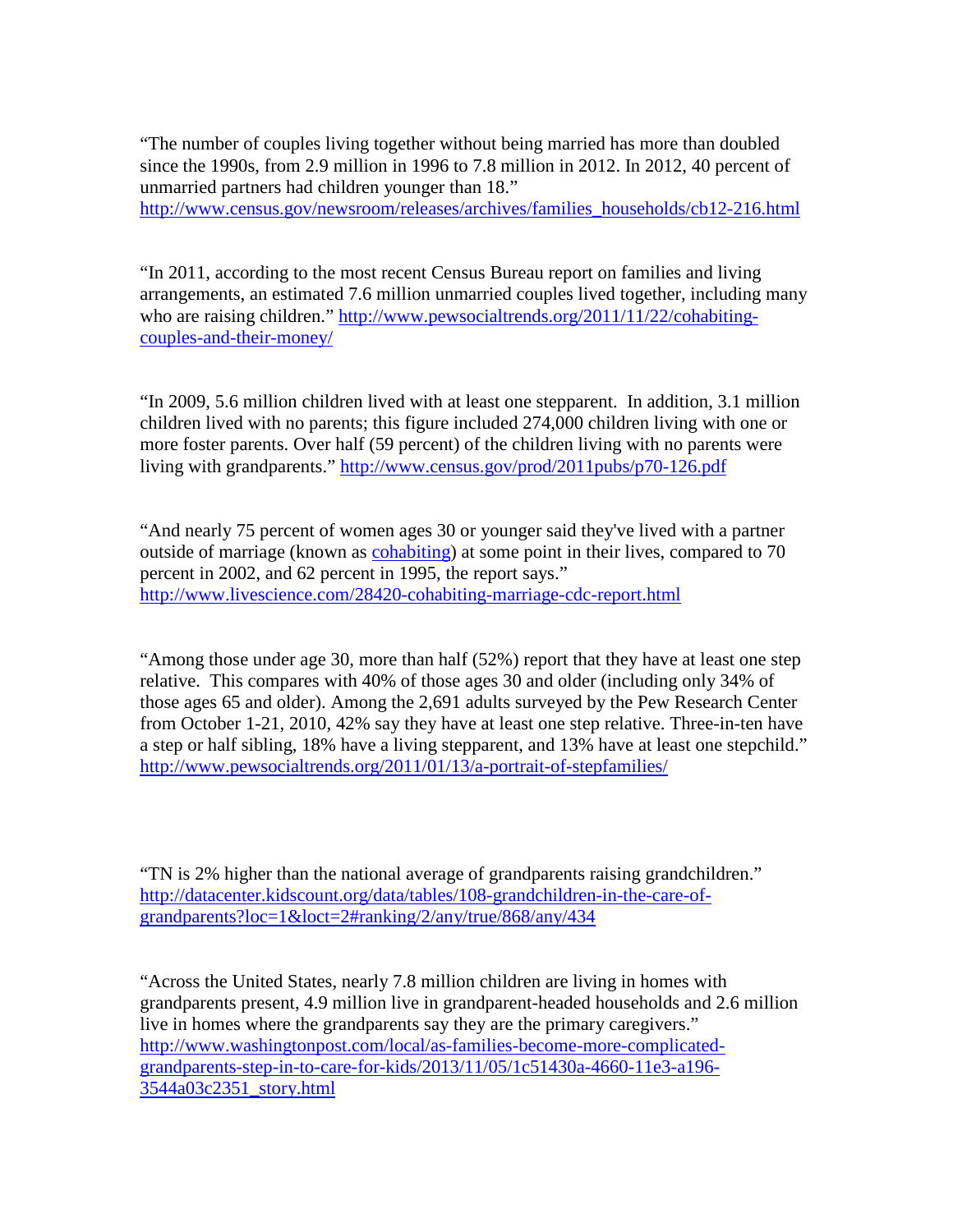"Nearly half (47%) of adults in their 40s and 50s have a parent age 65 or older and are either raising a young child or financially supporting a grown child (age 18 or older). And about one-in-seven middle-aged adults (15%) is providing financial support to both an aging parent and a child. According to a new nationwide Pew Research Center survey, roughly half (48%) of adults ages 40 to 59 have provided some financial support to at least one grown child in the past year, with 27% providing the primary support. These shares are up significantly from 2005. By contrast, about one-in-five middle-aged adults (21%) have provided financial support to a parent age 65 or older in the past year, Among all adults with at least one parent age 65 or older, 30% say their parent or parents need help to handle their affairs or care for themselves." <http://www.pewsocialtrends.org/2013/01/30/the-sandwich-generation/>

"As of 2008, a record 49 million Americans, or 16.1% of the total U.S. population, lived in a family household that contained at least two adult generations or a grandparent and at least one other generation, according to a new Pew Research Center analysis of census data." <http://www.pewsocialtrends.org/2013/01/30/the-sandwich-generation/>

"Across the United States, almost 7.8 million children are living in homes where grandparents or other relatives are the householders, with more than 5.8 million children living in grandparents' homes and nearly 2 million children living in other relatives' homes. These families are often called "grandfamilies." <http://www.aarp.org/relationships/friends-family/grandfacts-sheets/>

## **Detailed Analysis of Sick and Bereavement Leave Policies at Top 25 Institutions**

North Carolina State University (#39)

Sick Leave (Funeral/Bereavement Leave combined)

[http://www.ncsu.edu/human\\_resources/benefits/leave/sick\\_lv.php#Family](http://www.ncsu.edu/human_resources/benefits/leave/sick_lv.php%23Family)

Sick leave may be used for:

- -Illness or injury,
- -Medical appointments,
- -Temporary disability due to childbirth,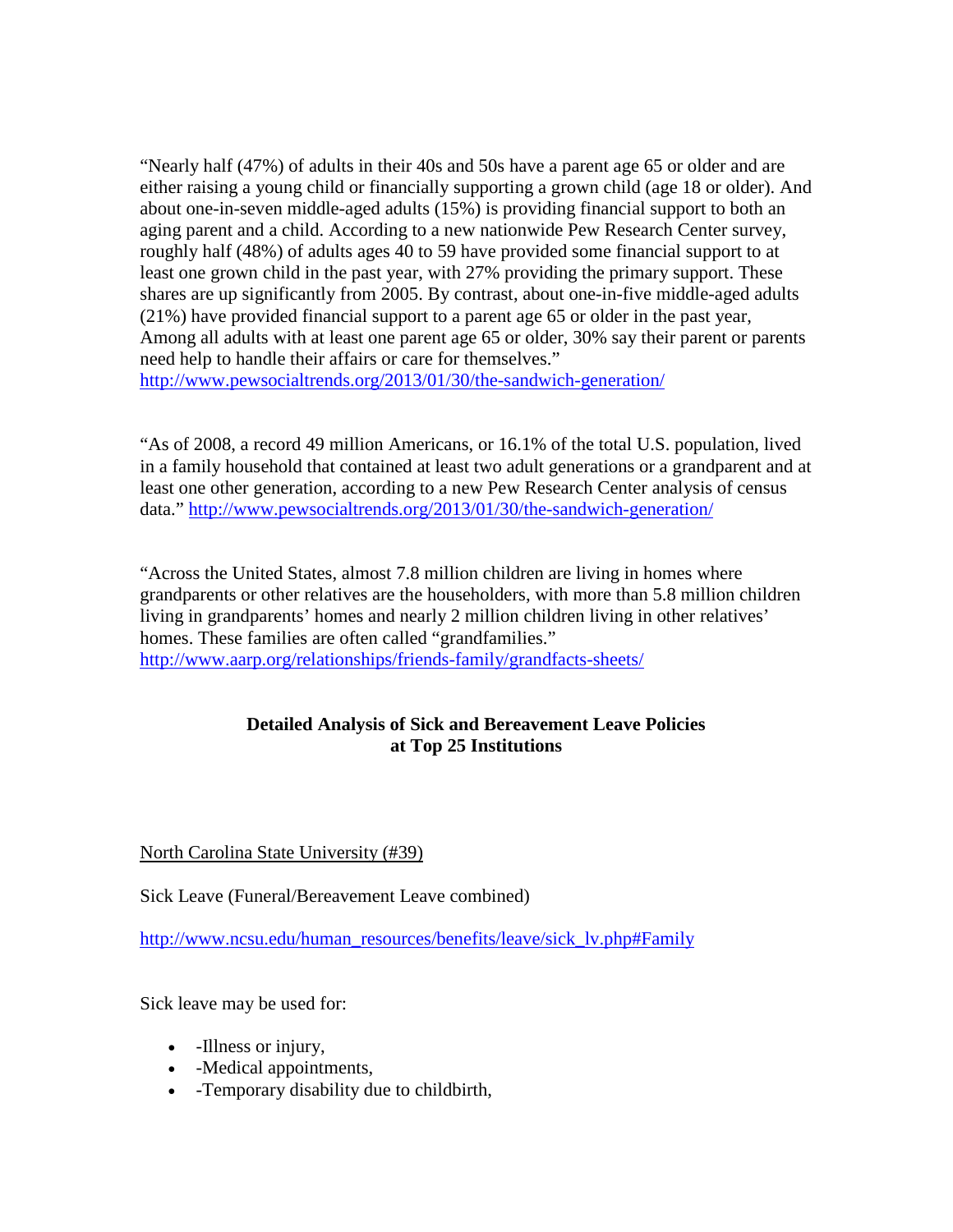- Care for member of immediate family (including care for mother during temporary disability)
- -Death in immediate family
- -Donations to a member of the immediate family and non-family members who are approved to receive voluntary shared leave.

Immediate family member definitions:

| Spouse          | Parent (Mother/Father)                                       | Child (Daughter/Son)                                                           | Brother/Sister                                 | Grand/Great                 | Dependents                               |
|-----------------|--------------------------------------------------------------|--------------------------------------------------------------------------------|------------------------------------------------|-----------------------------|------------------------------------------|
| Husband<br>Wife | <b>Biological Adoptive</b><br>Step Loco Parentis* In-<br>law | <b>Biological Adoptive Foster</b><br>Step Legal Ward Loco<br>Parentis * In-law | <b>Biological Adoptive</b><br>Step Half In-law | Parent Child<br>Step In-law | Living in the<br>employee's<br>household |

#### Auburn University (#37)

[http://www.auburn.edu/administration/human\\_resources/manual/sect05.htm](http://www.auburn.edu/administration/human_resources/manual/sect05.htm)

#### Sick Leave

http://www.auburn.edu/administration/human\_resources/manual/sect05.htm

Auburn University provides paid sick leave benefits to all eligible employees (as defined in section 5.1.1). Sick leave is defined as the absence of an employee from work for one or more of the following reasons:

a) Personal illness or injury which prevents the employee from performing his or her duties.

b) The employee's or immediate family member's appointment with a physician, dentist, optometrist, psychologist or other recognized health practitioner, hospital, or clinic. Employees are encouraged to schedule such appointments outside working hours whenever possible. Employees are expected to return to work as soon as the appointment is completed. Immediate Family - includes spouse, son, daughter, parents, stepchild, stepparent, brother, sister, stepbrother, stepsister, half-brother, half-sister, father-in-law, mother-in-law, brother-in-law, sister-in-law, son-in-law, daughter-in-law, grandchild, grandparent, and grandparent-in-law.

Funeral/Bereavement Leave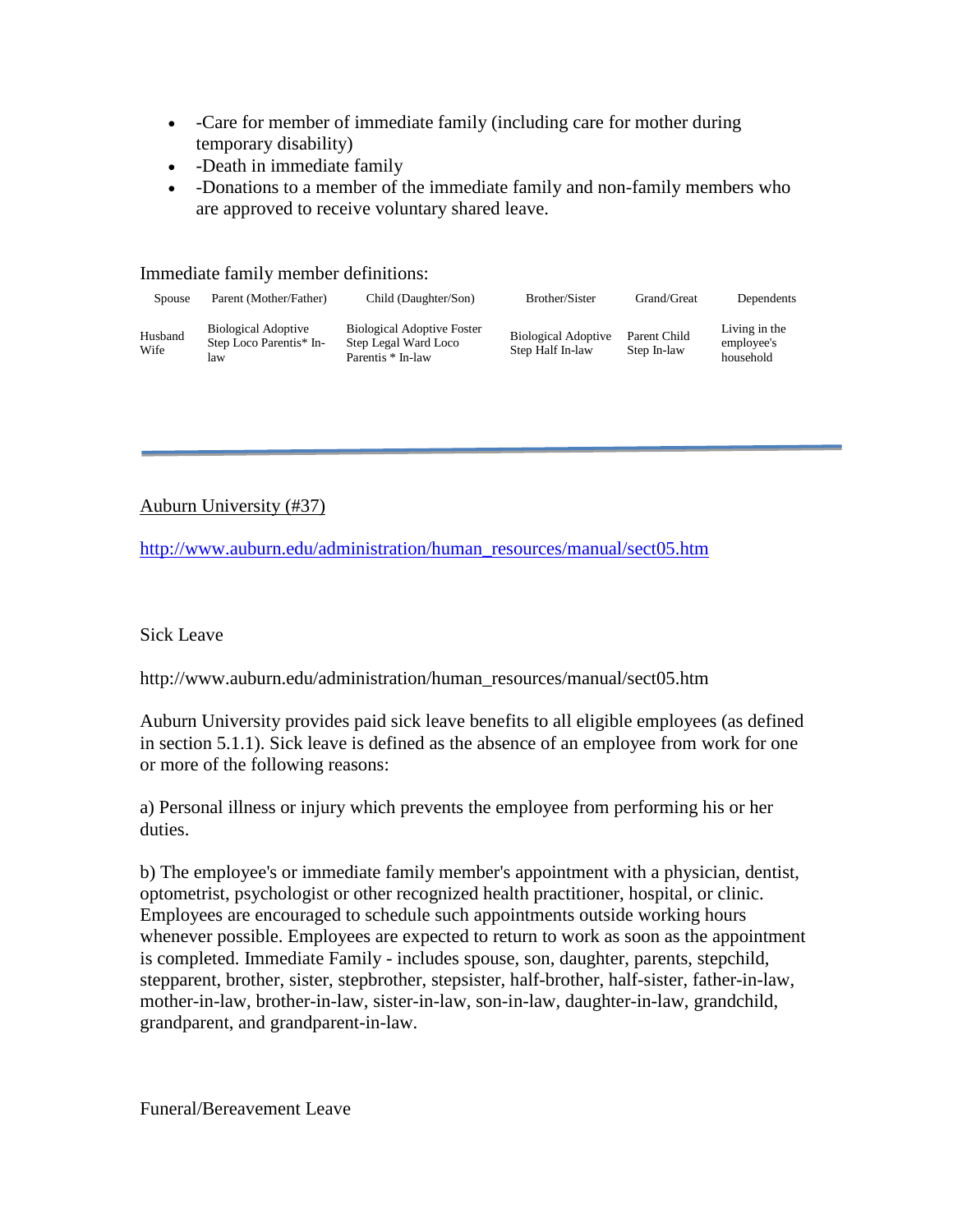[http://www.auburn.edu/administration/human\\_resources/manual/sect05.htm](http://www.auburn.edu/administration/human_resources/manual/sect05.htm)

Eligible employees may be granted paid leave up to three working days for the funeral of an immediate family member. One additional day may be granted for travel purposes when the funeral is more than 100 miles from the regularly assigned work site or two additional days (i.e., five days total) when the funeral is more than 200 miles distant from the work site. Mileage will be determined using the University travel regulations. Immediate Family - includes spouse, son, daughter, parents, stepchild, stepparent, brother, sister, stepbrother, stepsister, half-brother, half-sister, father-in-law, mother-inlaw, brother-in-law, sister-in-law, son-in-law, daughter-in-law, grandchild, grandparent, and grandparent-in-law.

Clemson University (#25)

<http://www.clemson.edu/employment/benefits/fslincrease.html>

63.62 (BCB: Family Sick Leave) For Fiscal Year 2002-2003, state employees who earn sick leave as provided in Section 8-11-40 of the 1976 Code may use ten days rather than eight days of sick leave to care for ill members of their immediate family. Immediate family is defined as the employee's spouse and children, and the following relations to the employee OR the spouse of the employee: mother, father, brother, sister, grandparent, legal guardian, and grandchildren.

Purdue University (#23)

Sick Leave

<http://www.purdue.edu/policies/human-resources/c-46.html>

An employee may take paid sick leave upon his/her first day of employment for the following reasons:

- 1. If s/he is unable to perform the essential functions of his/her job due to an injury or illness including, but not limited to, pregnancy, childbirth, or pregnancy-related medical conditions.
- 2. To care for an immediate family member [\(1\)](http://www.purdue.edu/policies/human-resources/c-46.html%23foot1) with an injury or illness for up to ten workdays (i.e., eighty hours for a full-time employee) in a fiscal year [\(2,](http://www.purdue.edu/policies/human-resources/c-46.html%23foot2) [3\).](http://www.purdue.edu/policies/human-resources/c-46.html%23foot3)
- 3. For an appointment with a health care provider that could not be scheduled to occur during non-working hours.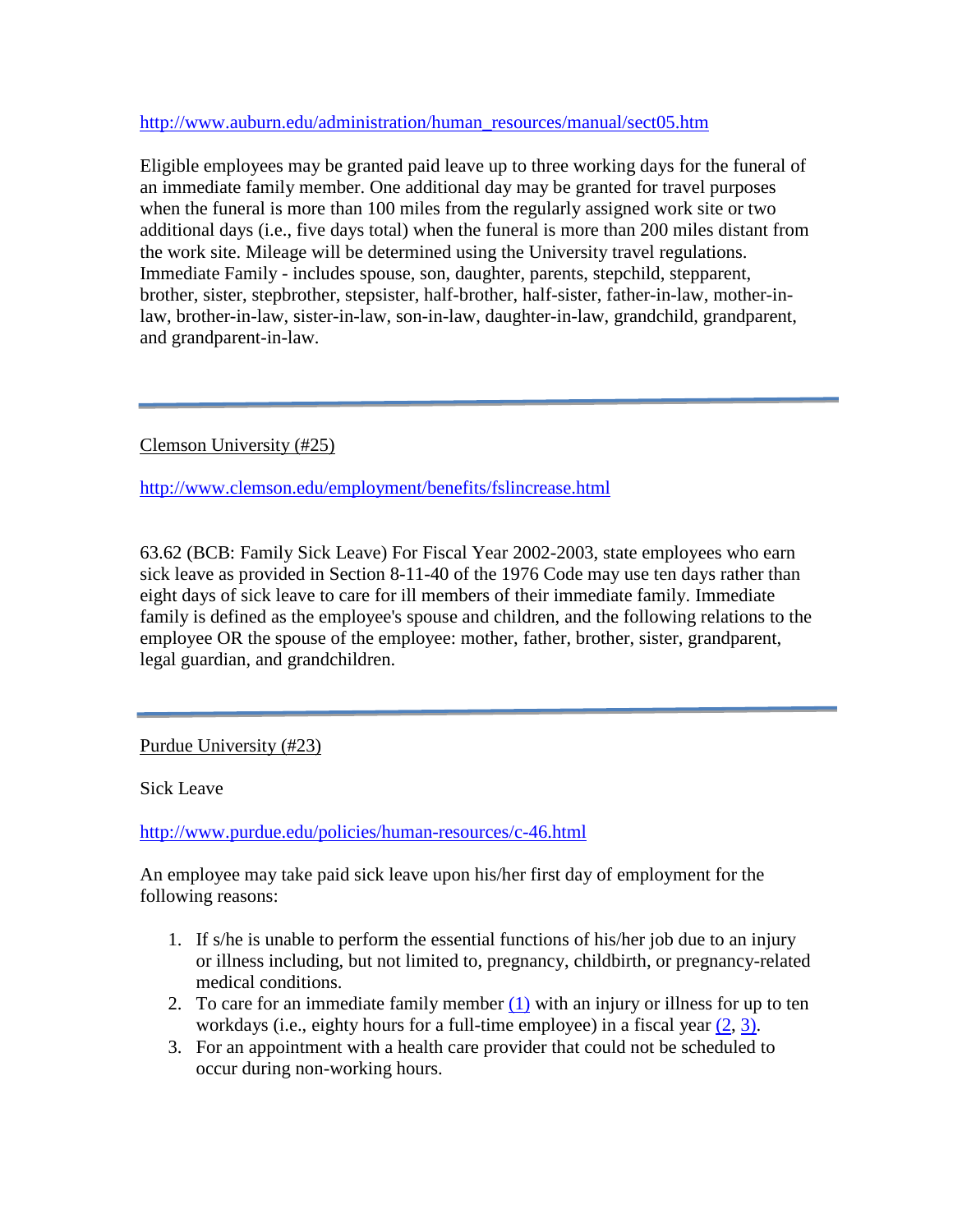Immediate family member means the employee's spouse, parent, child, grandparent, grandchild, sibling, corresponding in-laws and step-relatives, and any other relatives residing in the employee's home.

Funeral/Bereavement Leave

[http://www.purdue.edu/faculty\\_staff\\_handbook/benefits/leaves.html](http://www.purdue.edu/faculty_staff_handbook/benefits/leaves.html)

Purdue recognizes that a time of bereavement is very difficult. Accordingly, benefiteligible staff members are eligible for paid bereavement leave as outlined in University Policy IV.10.2, [www.purdue.edu/policies/pages/human\\_resources/iv\\_10\\_2.html.](http://www.purdue.edu/policies/pages/human_resources/iv_10_2.html)

The amount of paid leave provided for benefit-eligible staff will be as follows:

Immediate Family: Three workdays of paid bereavement leave over five consecutive calendar days for the death of the employee's spouse, parent, child, grandparent, grandchild or sibling, and any corresponding in-law or step-relative.

Relative Living in the Employee's Home: Three workdays of paid bereavement leave over five consecutive calendar days for the death of the employee's uncle, aunt, niece, nephew or first cousin if the relative lived in your home.

Relative: One workday of paid bereavement leave for the death of the employee's uncle, aunt, niece, nephew or first cousin.

Fellow Employee: One-half workday of paid leave to attend the funeral of a fellow employee, subject to the staffing needs of the department, as determined by the head of the department.

You must request paid bereavement leave in writing on an appropriate University leave request form available from your department or business office.

Iowa State University (#46)

Sick & Funeral/Bereavement Leave (combined)

http://www.policy.iastate.edu/policy/leave/sick/#funeral

For the purpose of this policy, immediate family is defined as and limited to the employee's spouse, children, grandchildren, foster children, step children, legal wards, parents, grandparents, foster parents, step parents, brothers, foster brothers, step brothers, sons-in-law, brothers-in-law, sisters, foster sisters, step sisters, sisters-in-law, daughters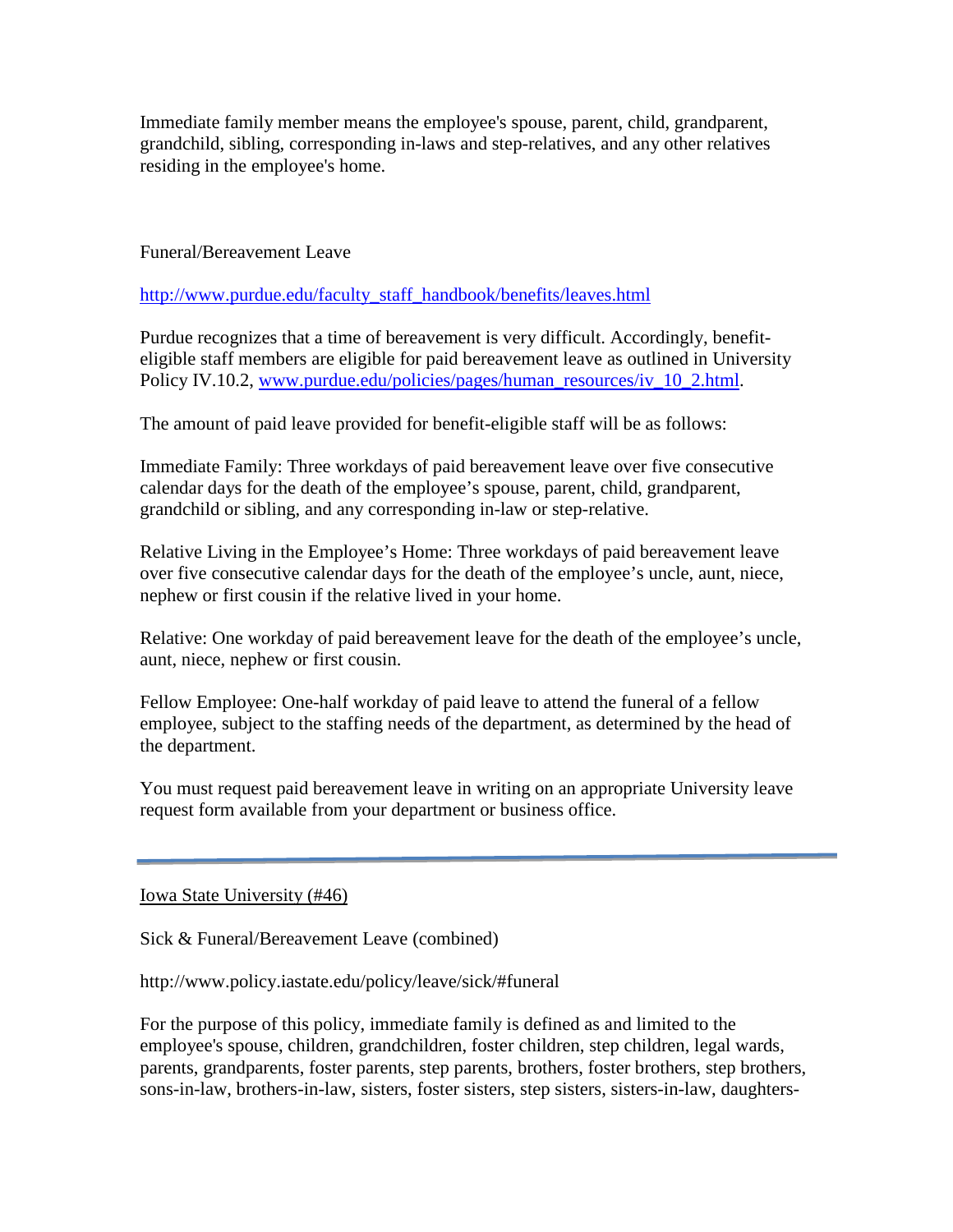in-law, aunts, uncles, nieces, nephews, first cousins, corresponding relatives of the employee's spouse and other persons who are members of the employee's household.

Indiana University (#36)

[http://hr.iu.edu/policies/nonunion/10.0/10.6.html#H](http://hr.iu.edu/policies/nonunion/10.0/10.6.html%23H)

Sick Leave

Employees may use time from their PTO Sick Leave account to cover personal or family illness or Worker's Compensation supplemental pay. Managers may require confirmation of illness or injury through a licensed physician's statement. Persons qualifying as family include the following:

A spouse as defined by Indiana law, or same sex domestic partner as qualified by the University's Affidavit of Domestic Partnership

An unmarried child at home including the child of the same sex domestic partner

Relatives of the employee, spouse, or same sex domestic partner who are living with the employee

Parents, children, grandparents, grandchildren, brothers, sisters and relatives of the spouse or same sex domestic partner of the same degree who are solely dependent on the employee for emergency care.

Funeral/Bereavement Leave

[http://hr.iu.edu/policies/nonunion/10.0/10.6.html#H](http://hr.iu.edu/policies/nonunion/10.0/10.6.html%23H)

Spouse as defined by Indiana law, same sex domestic partner as qualified by the university's Affidavit of Domestic Partnership, child, grandchild

Parent, sibling, grandparent, or in-law relative, step relatives, and same sex domestic partner relatives of the same degree

Other relatives or close friends

Time off with pay to attend the funeral service of other relatives or close friends may be granted at the discretion of the department head.

Other relative of whom the employee is the sole survivor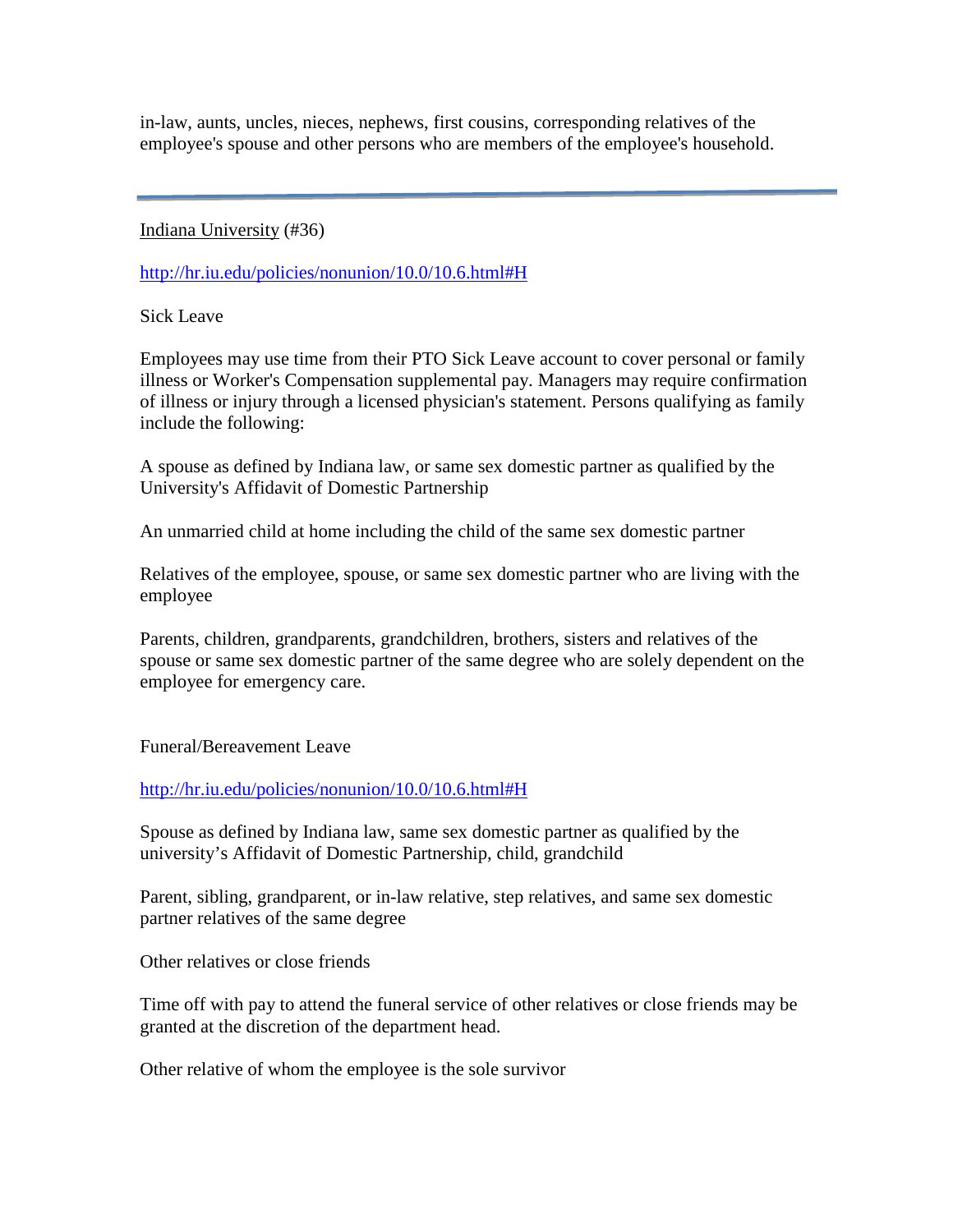#### Michigan State University (#28)

Sick Leave

http://www.hr.msu.edu/documents/supportstaffpolproc/sickleave.htm

Sick leave is available to use for the illness of a member of the immediate family, or other household members. Individual [Collective Bargaining Agreements](http://www.hr.msu.edu/documents/contracts.htm) define the number of hours that may be used and for what circumstances. It is to be reported as family sick and is debited to the employee's sick leave balance.

Funeral Bereavement Leave

http://www.hr.msu.edu/documents/facacadhandbooks/facultyhandbook/FacultyBereavem ent.htm

In the case of death of a faculty/academic staff member's immediate family, it has been the practice to provide up to three days paid time off work to attend the funeral or memorial services and to make necessary arrangements. If additional time is needed, vacation time, as applicable, or leave of absence without pay may be requested.

The immediate family consists of a faculty/academic staff member's spouse or Other Eligible Individual(OEI), son, daughter, parent, grandparent, grandchild, brother, sister (or the spouse of any of them), of either the faculty/academic staff member or the faculty/academic staff member's spouse/Other Eligible Individual(OEI).

One day of paid time off work will be allowed in the case of death of an uncle, aunt, nephew, or niece of either the faculty/academic staff member or the faculty/academic staff member's spouse/Other Eligible Individual(OEI).

Rutgers, The State University of New Jersey (#25)

Sick Leave

<http://uhr.rutgers.edu/sites/default/files/userfiles/SickLeaveCertifUse.pdf>

Covered family members include: mother, father, spouse, domestic partner, child, step child, foster child, grandchild, sister, brother, grandmother, grandfather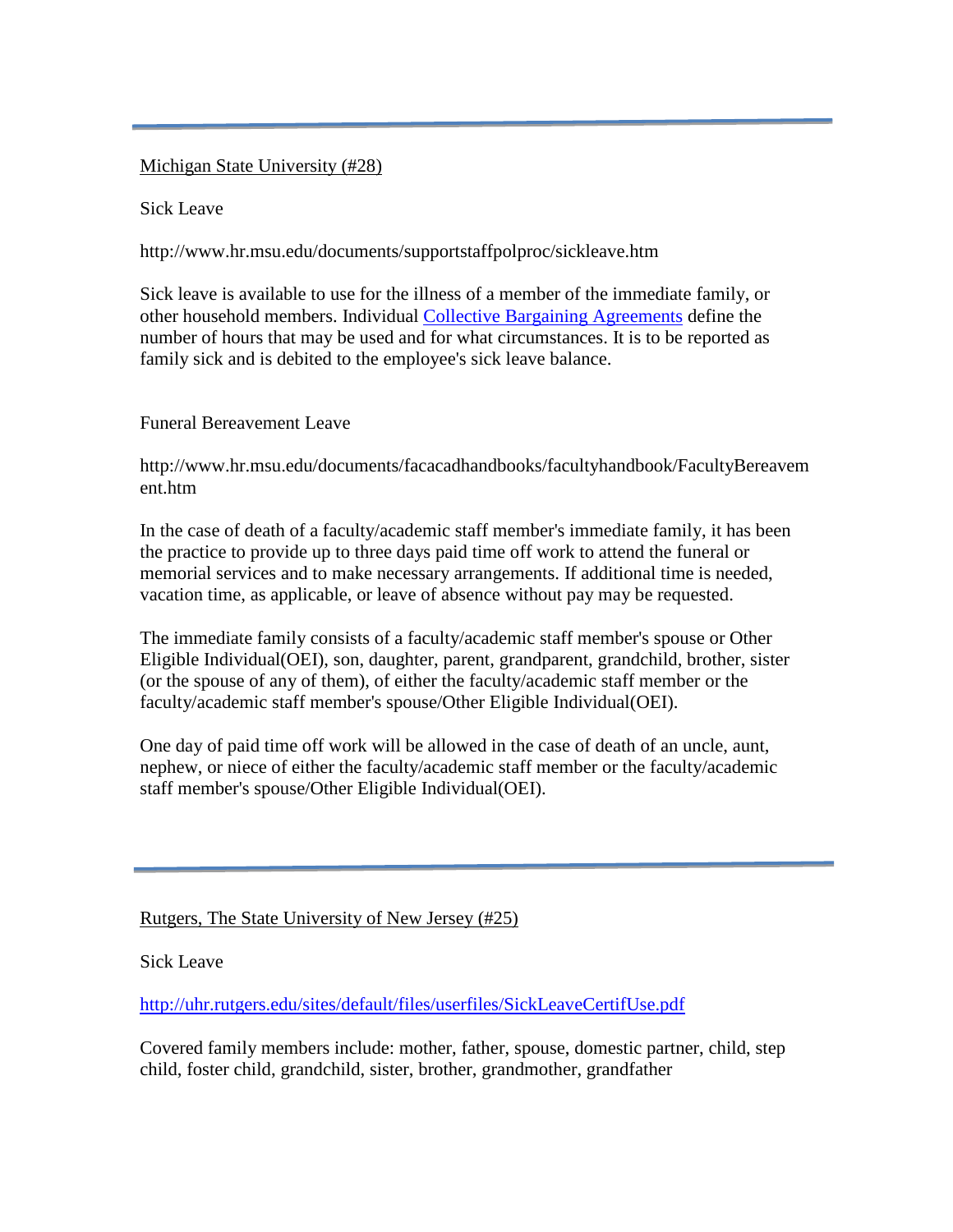#### Funeral/Bereavement Leave

#### <http://uhr.rutgers.edu/benefits/paid-time/bereavement-leave>

An employee who is absent from work due to a death in the immediate family (i.e., mother, father, spouse, sole domestic partner, child, foster child, stepchild, stepparent, ward, sister, brother, grandmother, great grandmother, grandfather, great grandfather, grandchild, mother-in-law, father-in-law, daughter-in-law, son-in-law, or any relative of the employee residing in the employee's household) may charge up to three (3) days for such absence to bereavement leave. Such time must be initiated within seven (7) calendar days from the notice of the date of death.

University of Minnesota (#25)

Sick Leave

<http://www1.umn.edu/ohr/policies/governing/civilrules/rule11/index.html>

Approved sick leave may be used to care for or arrange care for an employee's child, including medical and dental appointments. Approved sick leave to care for an employee's sick child is not limited. Employee's child as used in this portion includes adoptive, biological, step-child, or foster child of the employee or of the employee's registered same sex domestic partner.

Up to 10 days per fiscal year may also be used by an employee to care for or make arrangements for the care of an ill member of the employee's immediate family. Immediate family as used in this portion of the Rule shall mean spouse, registered same sex domestic partner; and siblings, parents, grandchildren and wards of the employee, spouse, or registered same sex domestic partner.

Accumulated sick leave of up to 16 hours per year can be used by an employee to participate in a personal health maintenance program (e.g., weight control, stress management, stop smoking). An acceptable program is one which is sponsored by, offered by, or accepted by health, medical and fitness/wellness professionals as a health maintenance program. Supervisory approval is needed to schedule sick leave for such purposes.

Sick leave may be used with appropriate notification when a death occurs in the employee's family. Employee's family in this instance shall mean spouse, registered same sex domestic partner; and the parents, grandparents, guardian, siblings, children, wards or grandchildren of the employee, spouse or registered same sex domestic partner. The time shall be limited to what is reasonably necessary to make funeral arrangements and/or to attend funeral services.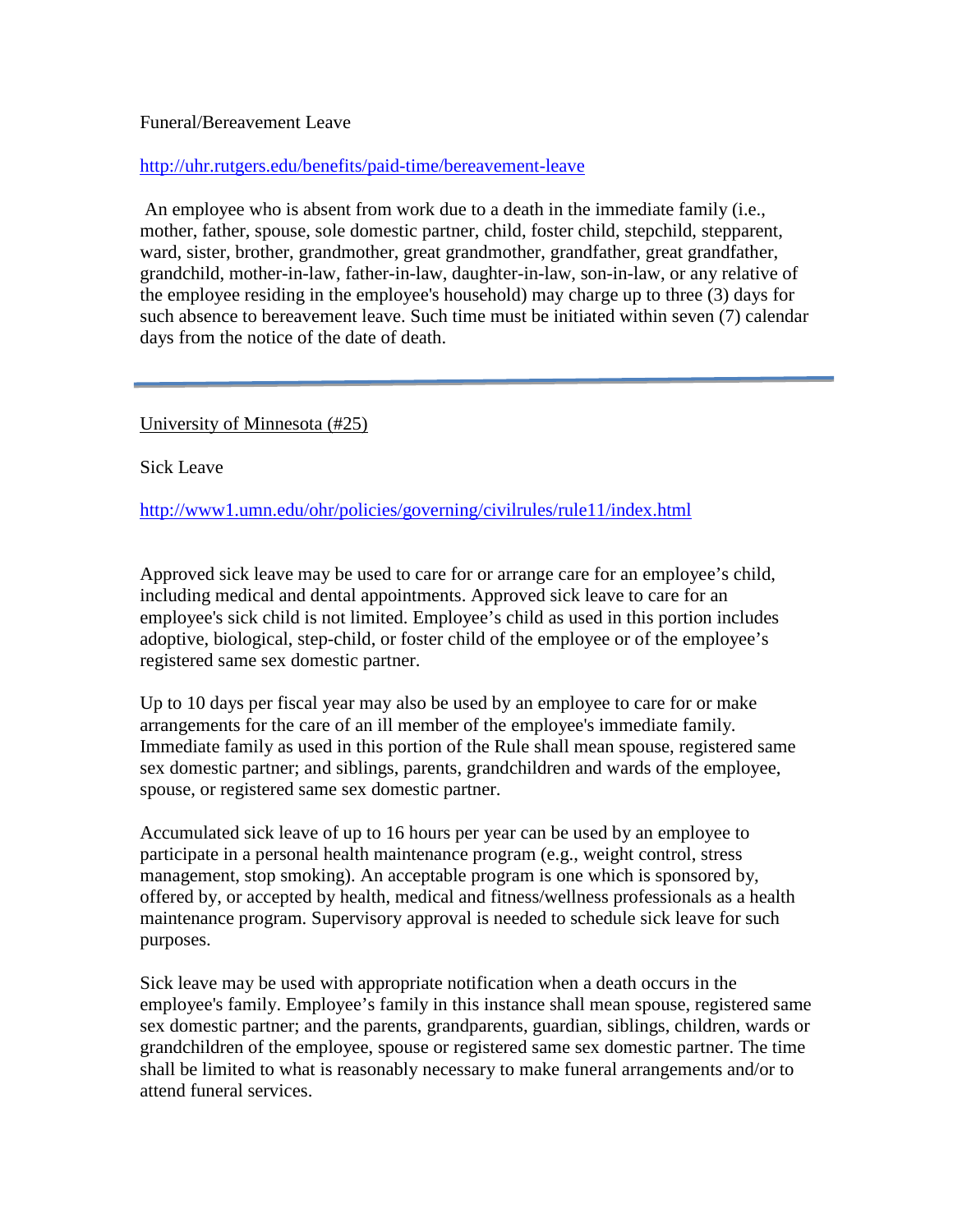#### Funeral Bereavement Leave

#### <http://www1.umn.edu/ohr/policies/governing/unit1contract/article18/index.html>

The Employer will approve compensated funeral leave with pay in cases of death in the immediate family. This time will be deducted from sick leave or vacation leave and shall be limited to what is reasonably necessary to make funeral arrangements and/or attend funeral services. Immediate family shall include spouse or cohabitor or registered same sex domestic partner; children (including foster and stepchildren, and foster, step children and children of the employee's registered same sex domestic partner); the employee's parents, grandparents, guardian, grandchildren, siblings, wards, or spouse's parents, grandparents, brothers or sisters, or registered same sex domestic partner's parents, grandparents, brothers or sisters.

The employer will approve up to twenty-four (24) hours (3 workdays) of compensated funeral leave with pay in cases of death in the immediate family. This time will be deducted from sick leave or vacation leave. Supervisors may approve the use of additional time to be deducted from vacation leave. Immediate family shall include spouse, cohabitors, cohabitor's parents, registered same sex domestic partners, children, stepchildren, parents, parents of spouse, and the stepparents, grandparents, guardian, grandchildren, brothers, sisters, or wards of the employee. In addition, with the approval of the supervisor, employees may use sick leave to serve as pallbearers or to attend funerals of individuals not identified above.

## Texas A&M University (#23)

Sick Leave

<http://employees.tamu.edu/employees/benefits/leave/sickLeave.aspx>

You may use sick leave for the following reasons:

- Your Condition when injury, illness, or pregnancy prevents you from performing your duty
- Care for Your Immediate Family
	- o Who lives in your household
		- Eligible: related by kinship, adoption, or marriage
	- o Who do NOT live in your household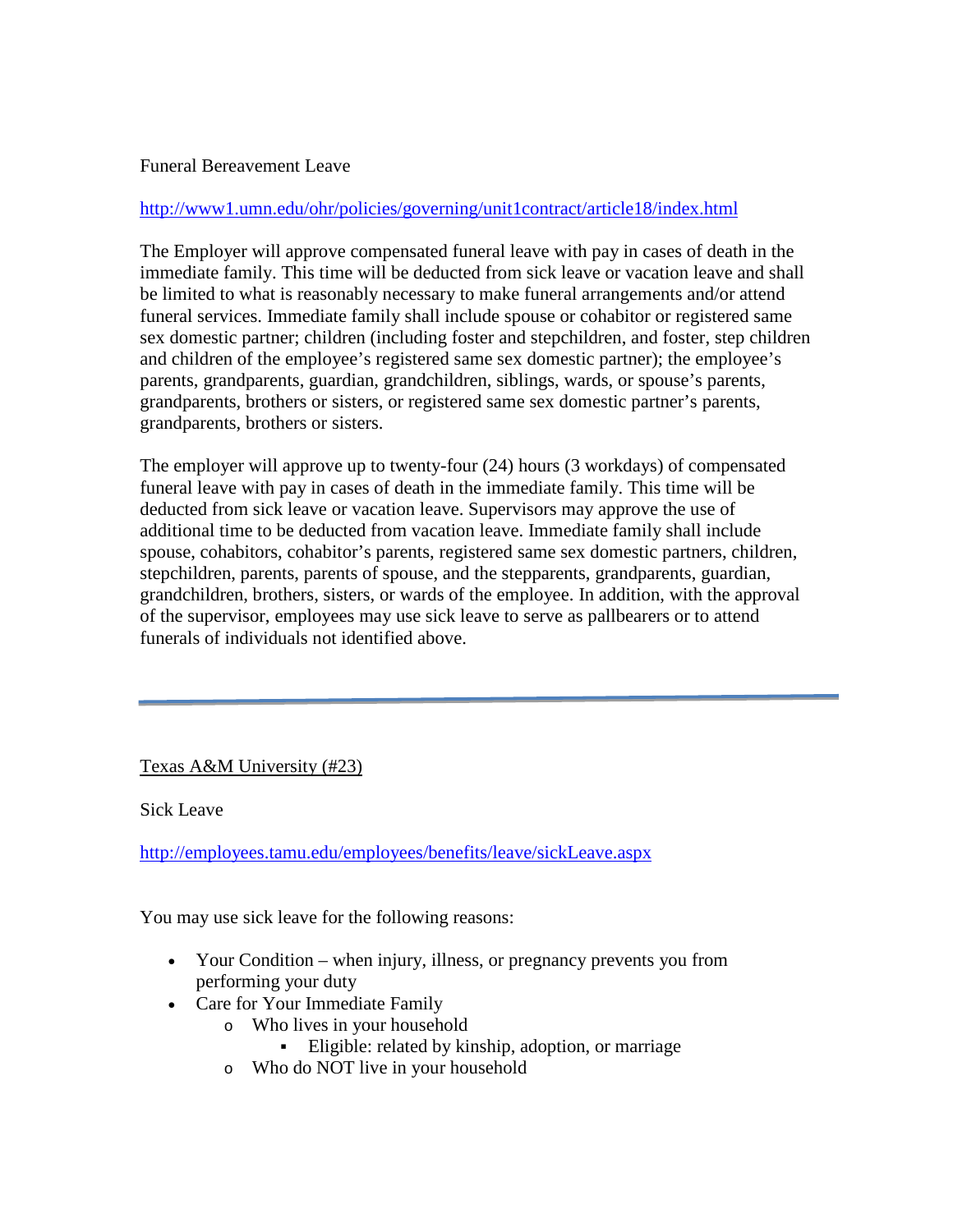Eligible: employee's child, spouse, parent; must have a documented medical condition

Funeral/Bereavement Leave

<http://employees.tamu.edu/employees/benefits/leave/EmergencyLeave.aspx>

Eligible Texas A&M University employees who need to take time off due to the death of an immediate family member are eligible for emergency leave. Immediate family members are defined as an employee's spouse, or the employee's or spouse's child, stepchild, parent, stepparent, brother, stepbrother, sister, stepsister, grandparent, step grandparent, great grandparent, step great grandparent, grandchild, step grandchild, great grandchild or step great grandchild.

University of Georgia (#21)

Funeral/Bereavement Leave

<http://policies.uga.edu/FA/nodes/view/1219/Sick-Leave-With-Pay>

Illness or injury of the employee.

Medical and dental treatment or consultation.

Quarantine due to a contagious illness in the employee's household.

Illness, injury or death in the employee's immediate family requiring the employee's presence. In the event of a death in one's immediate family, an employee may be allowed necessary time off with pay not to exceed four working days chargeable to sick leave to attend funeral arrangements. The immediate family and amount of time allowed shall be determined by the immediate supervisor and the individual circumstances.

University of Pittsburgh (#19)

[http://www.hr.pitt.edu/benefits/time#Sick\\_Leave](http://www.hr.pitt.edu/benefits/time%23Sick_Leave)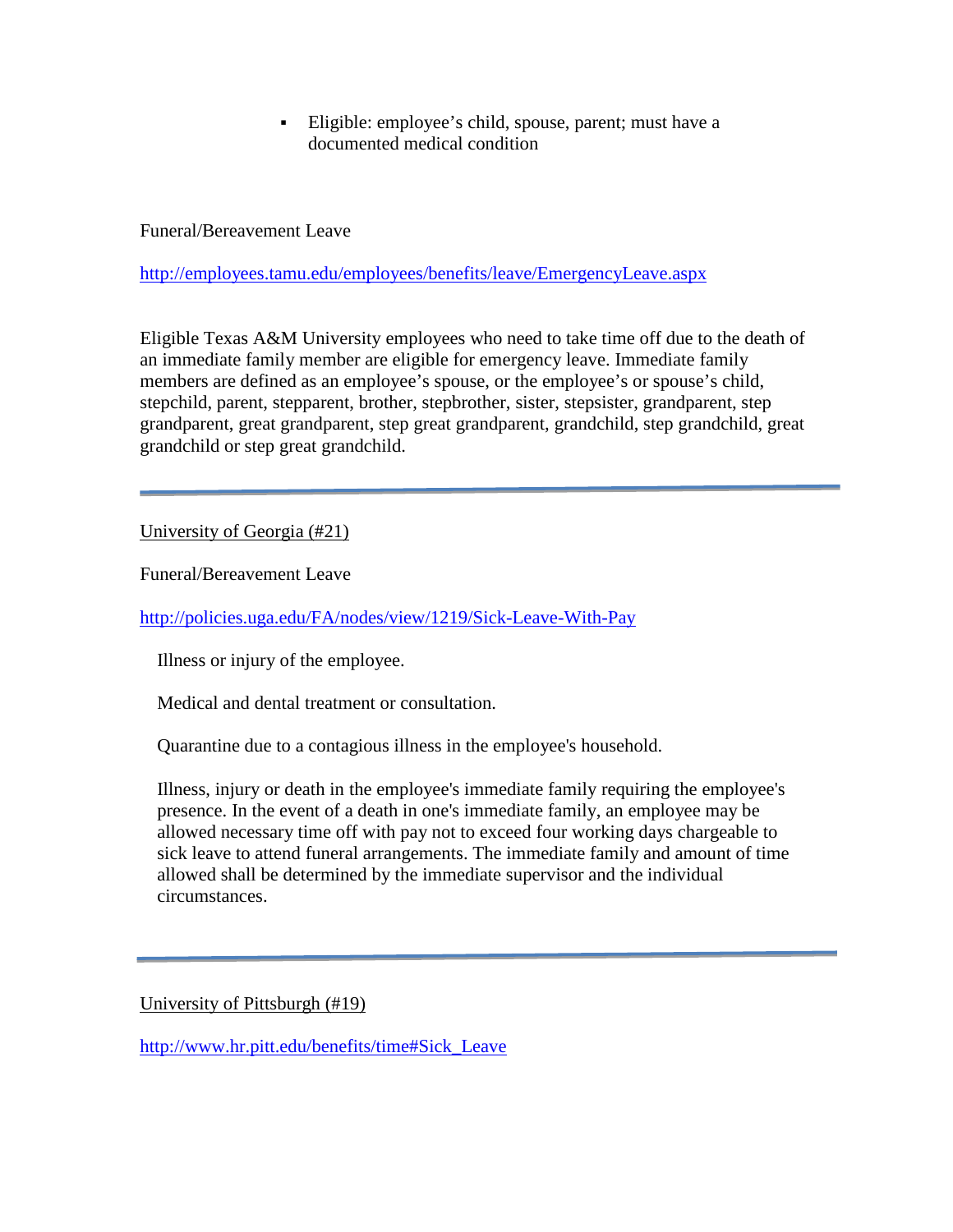#### Funeral/Bereavement Leave

Regular full-time staff members are eligible for a paid leave of five working days in the event of a miscarriage or stillborn birth, or the death of a spouse, registered domestic partner (see Policy 07-06-08), child, stepchild, son-in-law, daughter-in-law, parent, stepparent, brother, sister, grandparent, grandchild, mother-in-law, father-in-law, or parent of registered domestic partner. Bereavement leave associated with funeral services must be taken within seven calendar days of the death. Any remaining part of bereavement leave necessary to settle family issues associated with the death may be taken at a later time. You are eligible for one day of paid leave to attend the funeral of an aunt, uncle, niece, nephew, cousin, brother-in-law or sister-in-law, or sister or brother of a registered domestic partner.

University of Maryland (#19)

Sick Leave

#### <http://www.usmh.usmd.edu/regents/bylaws/SectionVII/>

Immediate family as used in this section of the policy shall mean a spouse, child, stepchild, grandchild, mother, father, mother-in-law, father-in-law, brother, sister, grandparent, brother-in-law, sister-in-law, or legal dependent of the employee irrespective of residence. Use of sick leave shall also be granted to care for any other relative who permanently resides in the employee's household for whom the employee has an obligation to provide care. The Chief Executive Officer or designee may require an employee to provide certification by a medical provider listed in Section IV.C of this policy to demonstrate this obligation or to authenticate the need for the employee to care for the ill family member.

#### Funeral/Bereavement Leave

#### [http://uhr.umd.edu/2013/04/bereavement-leave/](http://uhr.umd.edu/2013/04/bereavement-leave)

Under the provisions of this Policy, all Exempt and Non-Exempt regular staff, whether covered by a labor agreement or not, shall have paid Bereavement Leave for up to three (3) days (5 days if overnight travel is required) as the result of the death of any member of the employees immediate family. Immediate family is defined as; the spouse, mother, father, mother-in-law, father-in-law, grandmother, grandfather or grandchild of the employee or spouse, son, son-in-law, daughter, daughter-in-law, foster child still living with the employee, brother or sister of the employee, brother-in-law, sister-in-law or any other relative permanently living in the immediate household of the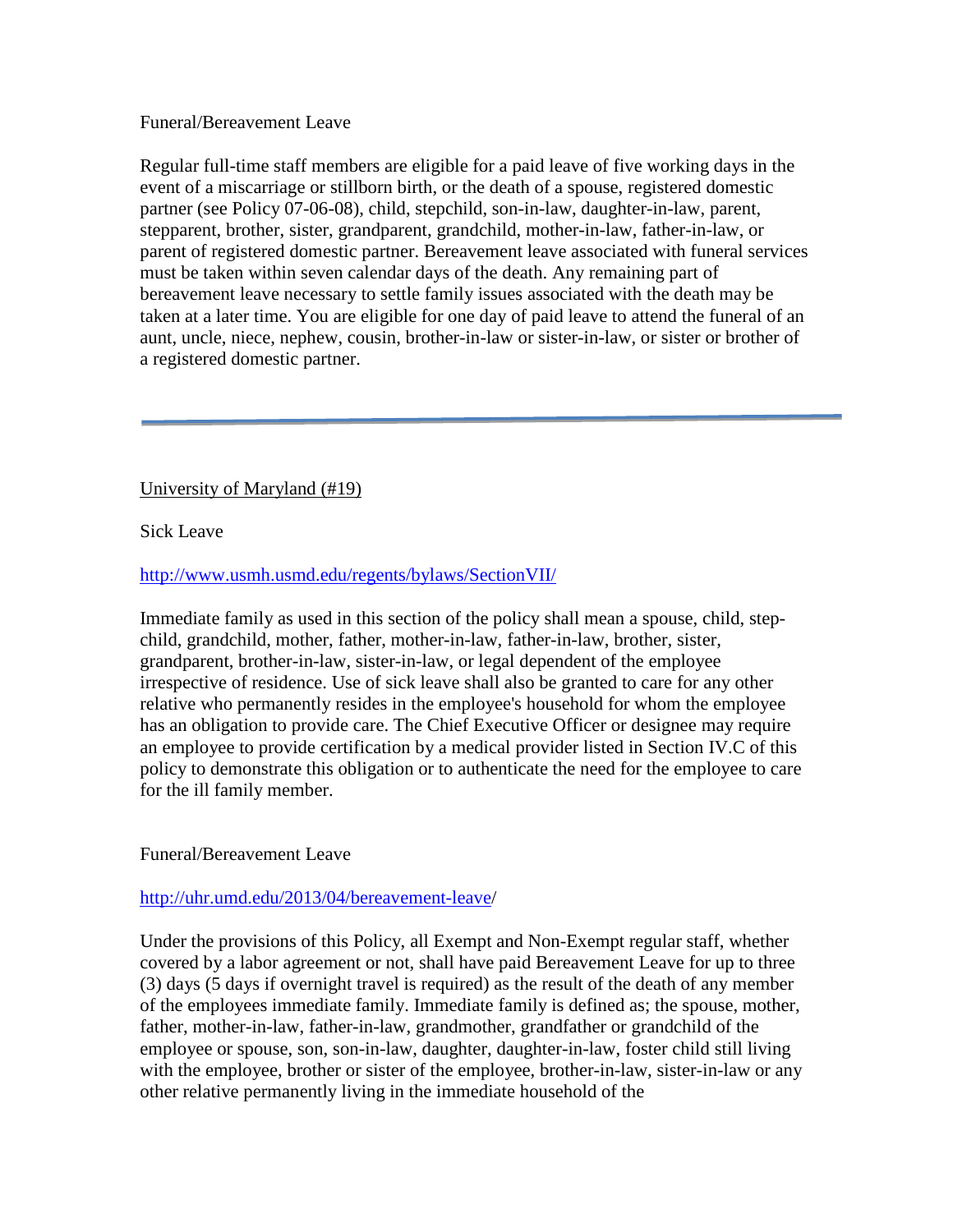employee. Employees are to be granted one (1) day of Bereavement Leave as the result of the death of an employee's or his/her spouse's aunt, uncle, niece or nephew.

The Ohio State University (#18)

Sick Leave

<http://hr.osu.edu/policy/>

Spouse; domestic partner; mother; father; sister; brother; biological, adopted, or foster child; stepchild; legal ward;

grandparent; grandchild; motherinlaw; fatherinlaw; sisterinlaw; brotherinlaw; daughterinlaw; soninlaw; grandparentinlaw; grandchildinlaw; or corresponding relatives of the employee's partner; other persons for whom the employee is legally responsible; and anyone who stood in loco parentis to the employee as a child. To use leave for the care of a domestic partner or for the corresponding relative of the partner, a completed Affidavit of Domestic Partnership must be on file with Human Resources Benefits Services.

University of Florida (#17)

Sick Leave

<http://www.hr.ufl.edu/leave/sick.asp>

Sick leave may also be used in reasonable amounts for illness, injury, or death within your [immediate family](http://www.hr.ufl.edu/leave/sick.asp%23family) pending supervisory approval. In instances of a serious medical condition of you or a member of your family, you may be eligible for an extended medical leave of absence under the Family and Medical Leave Act (FMLA) or UF's Extended Leave of Absence program.

For the purpose of sick leave use and family medical leave, the university's definition for "immediate family" is defined as an employee's spouse, domestic partner, greatgrandparent, grandparent, parent, brother, sister, child, grandchild, or the grandparent, parent, brother, sister, child, grandchild, or great-grandchild of the employee's spouse or domestic partner, or the spouse or domestic partner of any of them. This also includes individuals for whom the employee is the current legal guardian.

Funeral/Bereavement Leave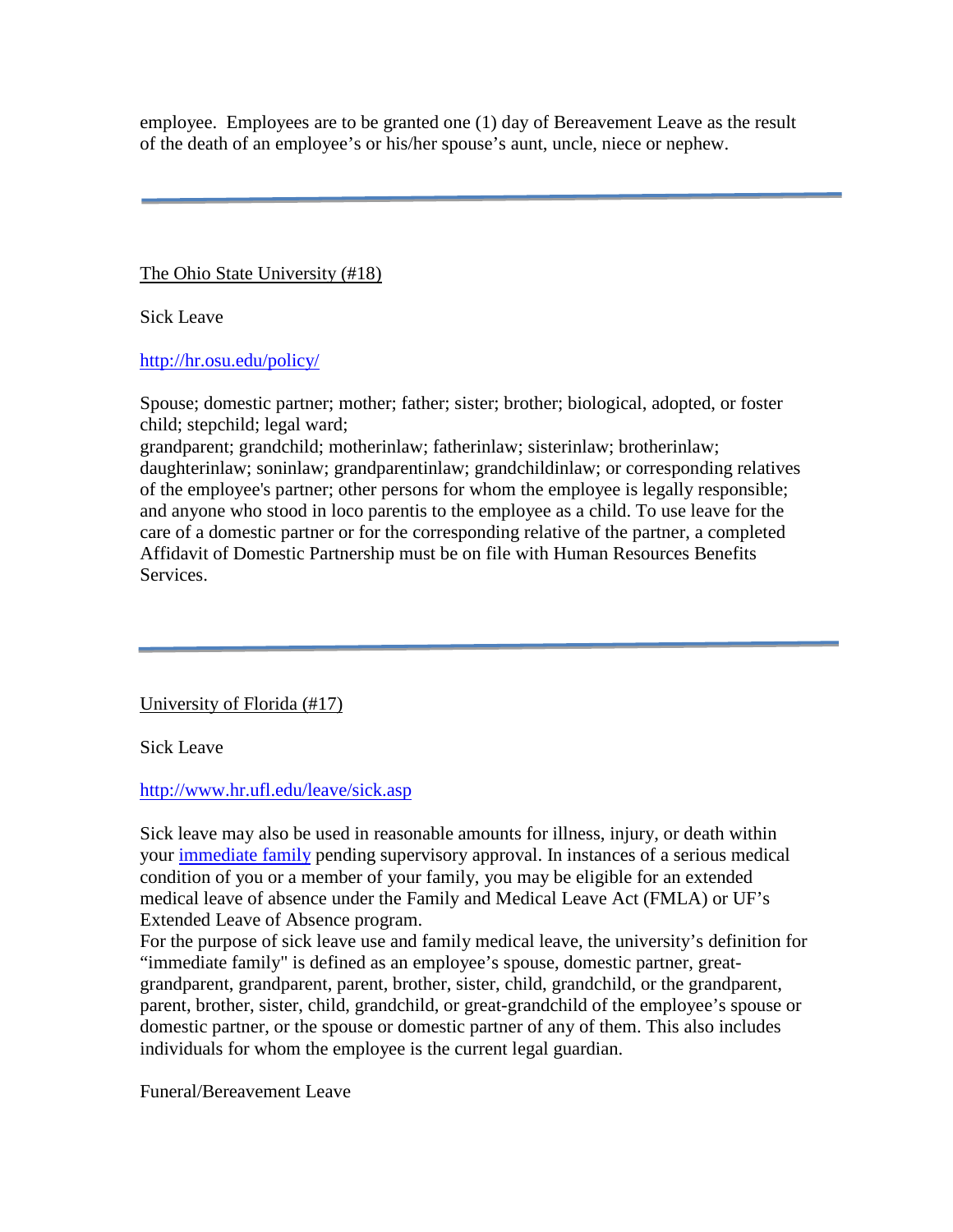http://www.hr.ufl.edu/leave/administrative.asp

USPS and TEAMS employees may be granted up to two days of administrative leave upon the death of an [immediate family](http://www.hr.ufl.edu/leave/forms/immediate_family_defs.pdf) member. This benefit is pro-rated based on the employee's FTE, with a maximum benefit of 16 hours for full-time employees.

University of Texas at Austin (#13)

Sick Leave

<http://www.utexas.edu/hr/current/leave/sick.html>

- for your own medical condition
- an absence required for medical, dental or visual exams or treatment
- physical therapy
- laboratory work or tests ordered by a licensed practitioner
- school-sponsored educational activities, such as a parent-teacher conference, tutoring, a volunteer program, a field trip, a classroom program, a school committee meeting, an academic competition, or an athletic, music or theater program, up to 8 hours per fiscal year
- When you must provide care to the following people because of sickness, injury or confinement due to pregnancy:
	- o your spouse
	- o your child
	- o your parent
	- o another immediate family member who lives in your household and is related by kinship, adoption or marriage
	- o a foster child who is certified by the Texas Department of Child Protective and Regulatory Services
- for the adoption of a child under three years of age, up to six weeks after placement

Pennsylvania State University (#13)

Sick Leave

[http://guru.psu.edu/policies/OHR/hr34.html#J](http://guru.psu.edu/policies/OHR/hr34.html%23J)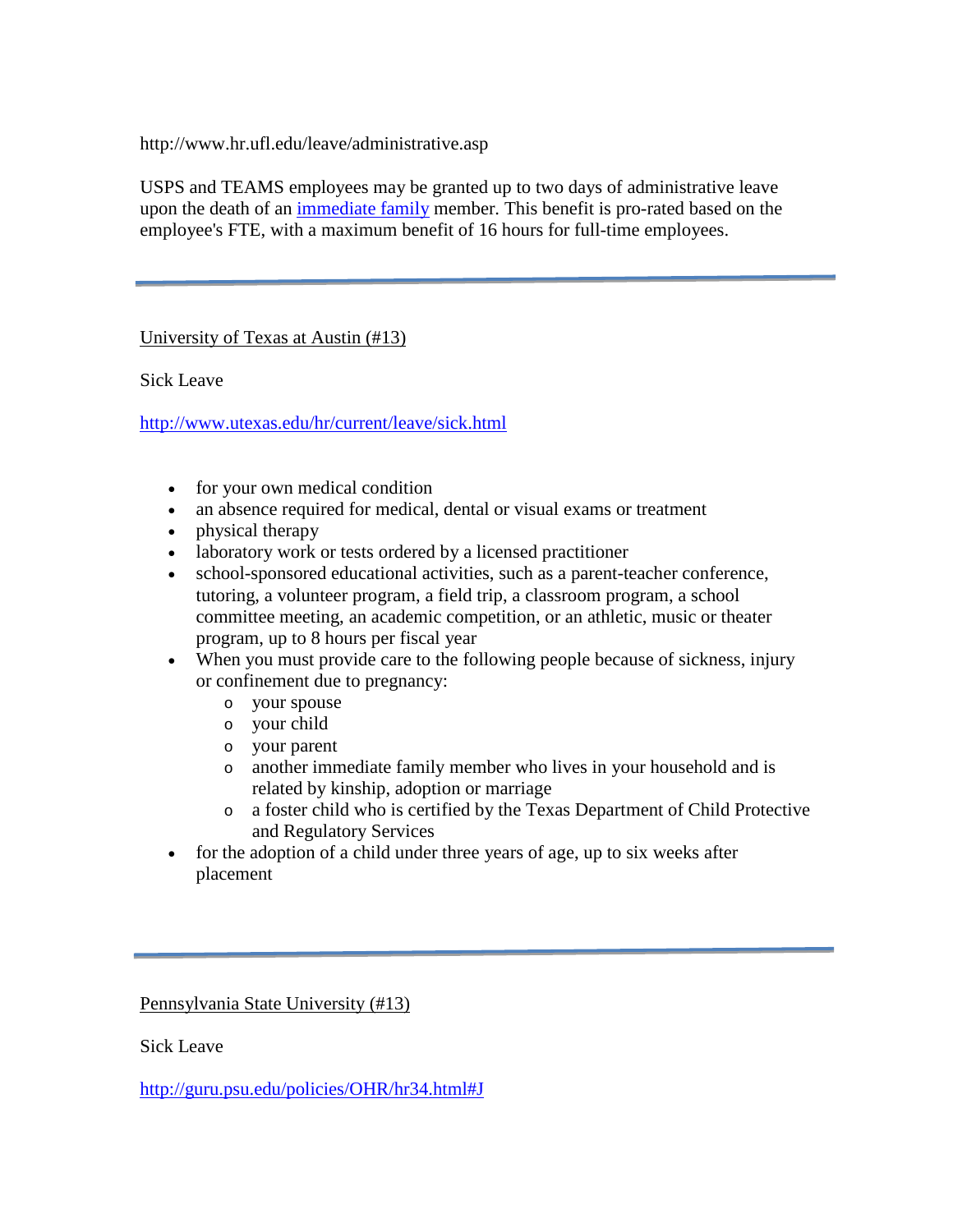An employee may use up to 40 hours of accumulated sick leave per calendar year to care for a sick family member. Family member as used in this policy shall be defined as those whom the employee considers as family.

Funeral/Bereavement Leave

[http://guru.psu.edu/policies/OHR/hr34.html#J](http://guru.psu.edu/policies/OHR/hr34.html%23J)

For an employee's partner, brother or sister (including half-brother or half-sister); or for an employee's or an employee's partner's: parent (including stepparent, guardian, or foster parent), child or stepchild (including the partner of the child or stepchild), grandchild, up to 32 hours within a seven consecutive day period commencing with the date of death, provided such amount of leave is required. A guardian as used in this section shall mean a person who raised the employee and served in the place of the parent for a substantial portion of the employee's minority life.

For the employee's or employee's partner's grandparent, niece, nephew, aunt or uncle, and partners of aunts and uncles or, the employee's partner's brother, sister, and partners of same, or, the partner of employee's brother or sister, up to 8 hours from the date of death through the date of the funeral inclusive.

## University of Illinois Urbana Champaign (#13)

Sick Leave

<http://www.uillinois.edu/cms/One.aspx?portalId=964839&pageId=1025807>

Eligible employees may use sick leave for illness of, injury to, or need to obtain medical or dental consultation for the employee, employee's spouse, employee's registered samesex domestic partner, children, or parents, parents-in-law (including the parents of a registered same-sex domestic partner), and members of the employee's household. "Children" include biological, adopted, foster, stepchildren, legal wards, children for which an employee is standing [in loco parentis,](http://www.uillinois.edu/cms/One.aspx?portalId=964839&pageId=1026423) and children who are members of the employee's household. "Parent" is defined as a biological parent, a step parent, or an individual who stood [in loco parentis](http://www.uillinois.edu/cms/One.aspx?portalId=964839&pageId=1026423) to the employee.

Funeral/Bereavement Leave

[https://nessie.uihr.uillinois.edu/pdf/policy/ClarificationMemo\\_SickFuneralParentalLeave.](https://nessie.uihr.uillinois.edu/pdf/policy/ClarificationMemo_SickFuneralParentalLeave.pdf) [pdf](https://nessie.uihr.uillinois.edu/pdf/policy/ClarificationMemo_SickFuneralParentalLeave.pdf)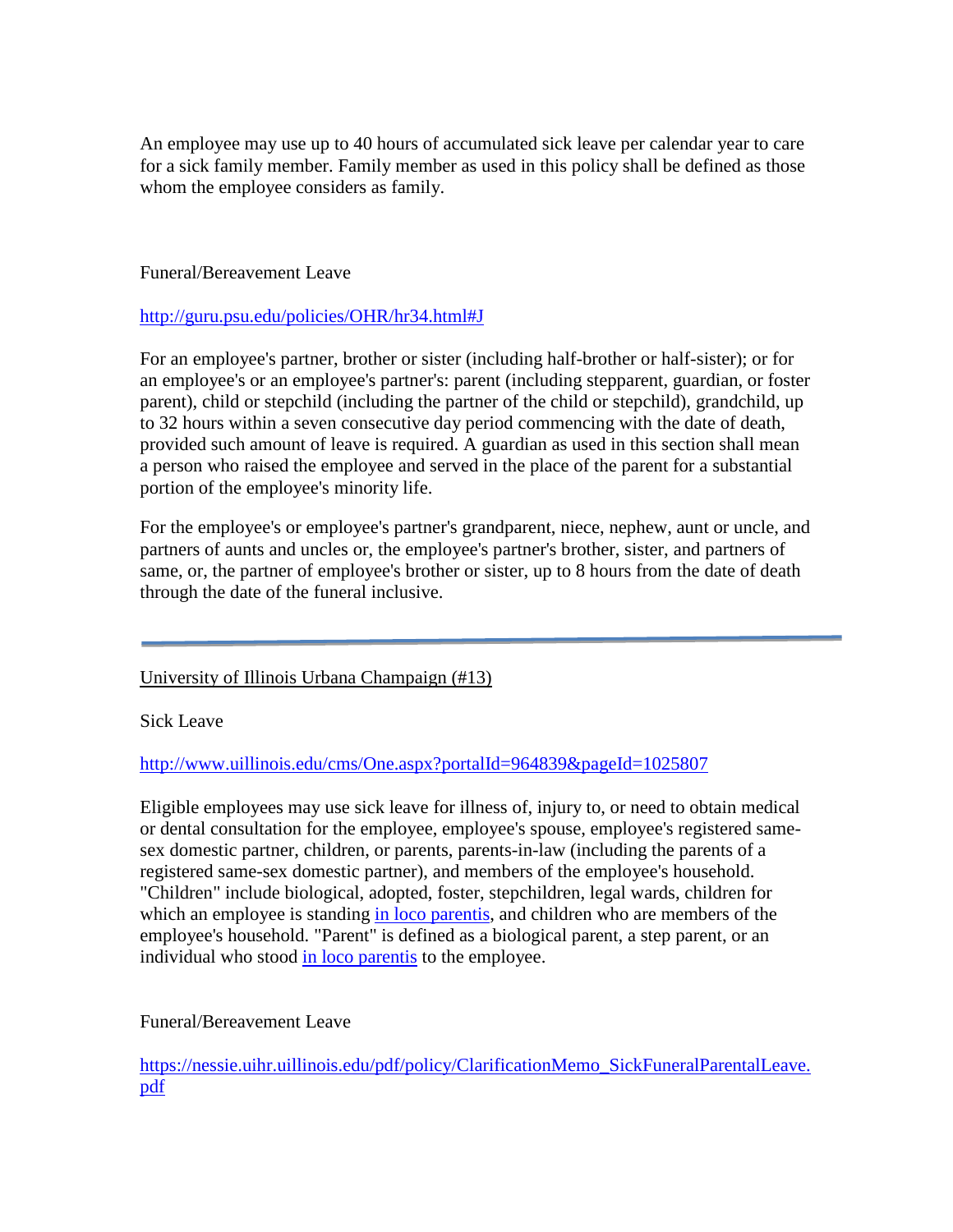Employees are granted three days of paid leave for immediate family members, which includes: Father, Mother, Sister, Brother, Spouse, Registered same-sex domestic partner, Child, including child of a registered same-sex domestic partner, Grandparent, Grandchild, including grandchild of a registered same-sex domestic partner, Biological, adopted, foster, legal ward, step or [in loco parentis](https://nessie.uihr.uillinois.edu/cf/index.cfm?Item_id=1293&rlink=1304) relationship, In-law (grandmother-, grandfather-, mother-, father-, brother-, sister-, son-, and daughter-in-law), including a relative of a registered same-sex domestic partner (grandmother, grandfather, mother, father, brother, sister, son, and daughter), Member of the employee's household, Employees are granted one day of paid leave for a relative other than the above who is not a member of the employee's household - aunt, uncle, niece, nephew, or cousin of the employee. (Such relatives are regarded as members of the immediate family only if in residence in the employee's household.) , Relationships existing due to marriage will terminate upon the death or divorce of the relative through whom the marriage relationship exists. Current marital status will be defined in accordance with Illinois State law.

Similarly, relationships existing due to a registered same-sex domestic partnership will end upon termination of the domestic partnership. Registered same-sex domestic partners are recognized by the University through completion and submission of the [University of](https://nessie.uihr.uillinois.edu/pdf/benefits/DPAffidavit.pdf)  [Illinois Affidavit of Domestic Partnership.](https://nessie.uihr.uillinois.edu/pdf/benefits/DPAffidavit.pdf) Please visit the [Domestic Partner page](https://nessie.uihr.uillinois.edu/cf/index.cfm?Item_ID=3754) for further details on domestic partner benefits.

A designated supervisor may grant a leave to an employee who cannot, because of special circumstances, return to work at the completion of the allowable funeral leave days. Such leave will be taken without pay or accrued vacation time may be used.

University of Washington (#13)

Sick Leave

<http://www.washington.edu/admin/hr/laborrel/contracts/wfsepma/contract/a11.html>

Sick leave shall be allowed an employee under the following conditions. The Employer reserves the right to require medical verification or appropriate proof when sick leave is requested for any reason listed below. The Employer will not make unreasonable requests for sick leave verification.

- 1. Because of and during illness, disability or injury which has incapacitated the employee from performing required duties
- 2. By reason of exposure of the employee to a contagious disease during such period as attendance on duty would jeopardize the health of fellow employees or the public.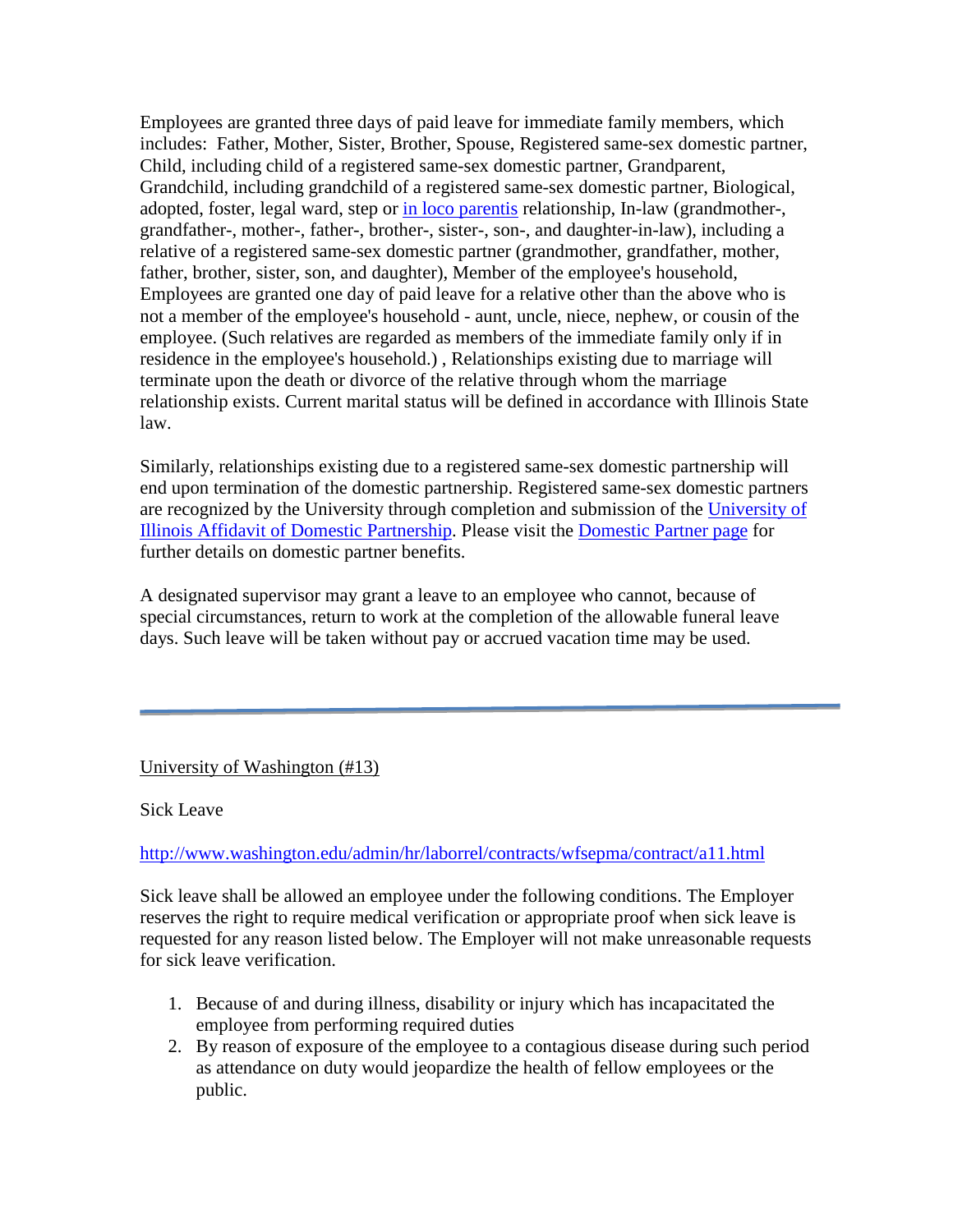- 3. Because of emergencies caused by serious illness or injury of a family member that require the presence of the employee to provide immediate necessary care of the patient or to make arrangements for extended care. The Director of Human Resources Operations may authorize sick leave use as provided in this subsection for other than family. The applicability of "emergency," "necessary care" and "extended care" shall be made by the Director of Human Resources Operations.
- 4. To care for the employee's child under the age of eighteen (18) with a health condition that requires treatment or supervision, or to make arrangement for extended care.
- 5. Because of illness or injury of a family or household member who is a person of disability and requires the employee's presence to provide short-term care or to make arrangements for extended care.
- 6. Because of a family or household member's death that requires the assistance of the employee in making arrangements for interment of the deceased.
- 7. For personal medical, dental, or optical appointments or for family members' appointments when the presence of the employee is required, if arranged in advance with the employer.
- 8. To provide emergency child care for the employee's child for the following reasons: unexpected absence of regular care provider, unexpected closure of the child's school or day care, unexpected need to pick up a child at school earlier than normal. For this purpose, use of sick leave shall be limited to three (3) instances per calendar year not to exceed twenty-four (24) hours, unless extended by the Employer.

## Funeral/Bereavement Leave

<http://www.washington.edu/admin/hr/laborrel/contracts/wfsepma/contract/a11.html>

An employee shall be granted three (3) days of bereavement leave for each death of Family Members.

The University defines "Family Member" as: the employee's spouse or same or opposite sex domestic partner, child, parent, grandparent, grandchild, sister, or brother. It also includes individuals in the following relationships with the employee's spouse or domestic partner: child, parent, and grandparent. "Child" also includes any child residing in the employee's home through foster care, legal guardianship or custody. Family members include those persons in a "step" relationship.

University of Wisconsin (#10)

Sick Leave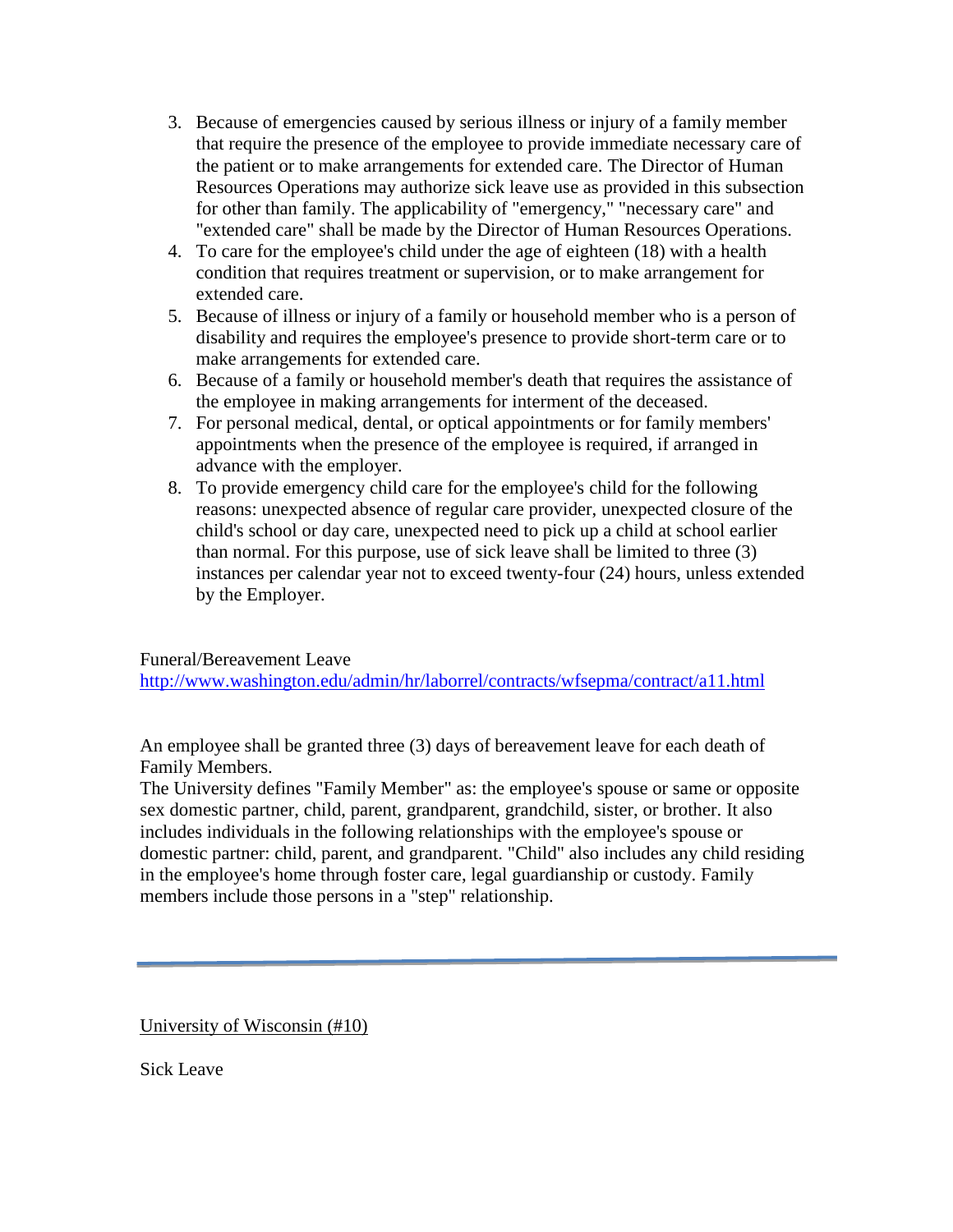<http://www.uwsa.edu/ohrwd/benefits/dp/>

You may use sick leave to care for a domestic partner and domestic partner's children and after the death of the domestic partner or partner's children. See [Sick Leave](http://www.uwsa.edu/ohrwd/benefits/leave/sick/) for details.

### Funeral/Bereavement Leave

<http://www.uwsa.edu/ohrwd/benefits/leave/misc/>

Employees may use up to three days of sick leave after the death of an immediate family member. An additional four days of sick leave may be used for travel time related to a funeral or other circumstances. Institutions can approve reasonable requests for additional time off or use of additional sick leave on a case-by-case basis.

You may use sick leave to care for a domestic partner and domestic partner's children and after the death of the domestic partner or partner's children. See [Sick Leave](http://www.uwsa.edu/ohrwd/benefits/leave/sick/) for details.

## University of North Carolina Chapel Hill (#5)

Sick Leave & Funeral/Bereavement Leave

[http://hr.unc.edu/policies-procedures-systems/spa-employee-policies/leave-and](http://hr.unc.edu/policies-procedures-systems/spa-employee-policies/leave-and-holidays/sick-leave-for-spa-employees/)[holidays/sick-leave-for-spa-employees/](http://hr.unc.edu/policies-procedures-systems/spa-employee-policies/leave-and-holidays/sick-leave-for-spa-employees/)

A permanent SPA employee with (including probationary, trainee, or time-limited appointments) regularly scheduled to work 20 hours or more each work week is eligible for sick leave under the guidelines of this policy.

For the purposes of using sick leave, "immediate family" will refer to the following relations:

- Self (employee)
- Spouse (husband or wife)
- Parent (biological, adoptive, or person who stood-in as "parent")
- Child (biological, adopted, legal ward, foster care, or person for whom employee stands-in as "parent")
- Sister or Brother (biological or adoptive)
- Grandparents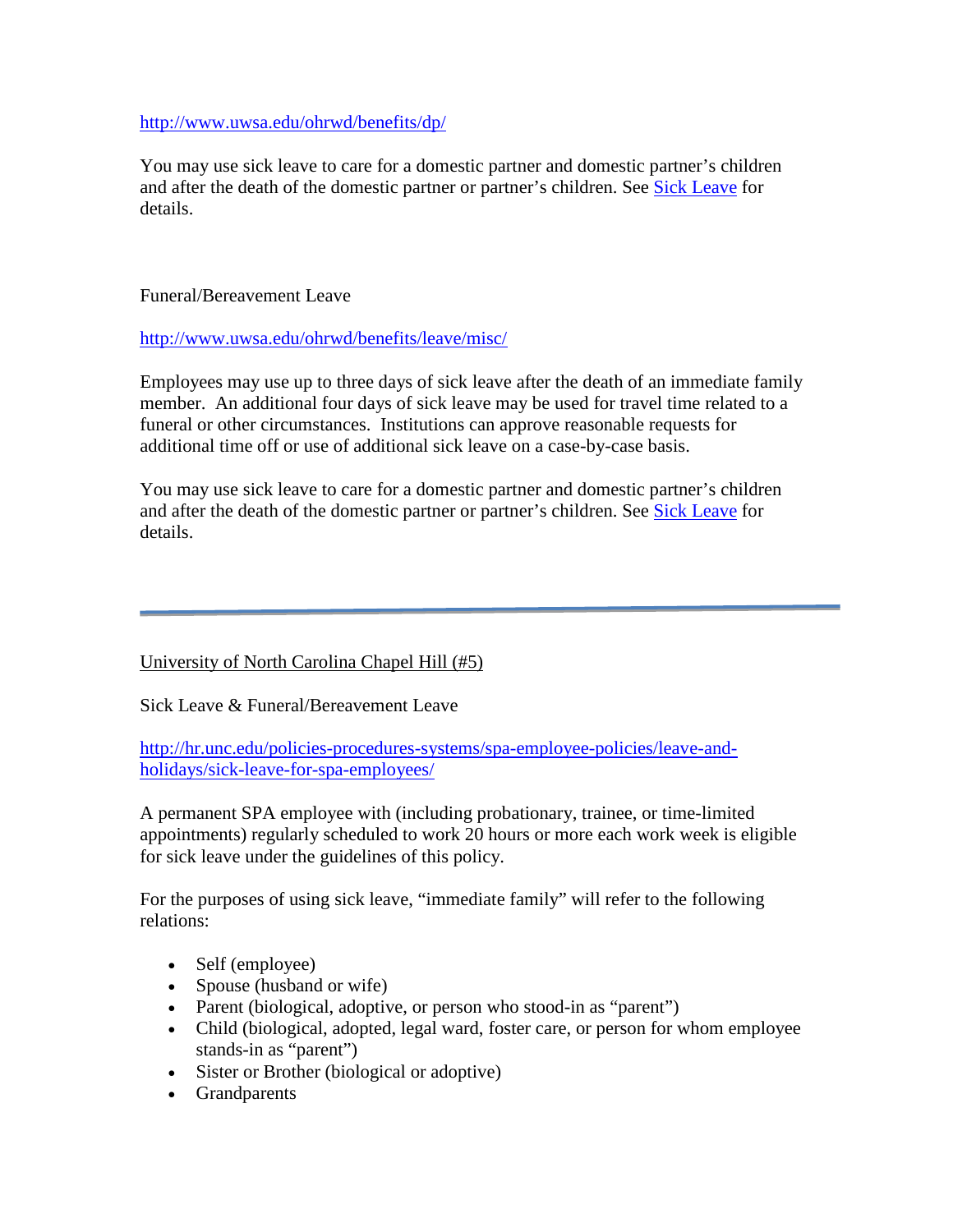- Great-Grandparents
- Grandchildren
- Great-Grandchildren
- Step-, Half-, and In-law relations of the above
- Other dependents living in the household

University of Michigan (#4)

Family Care Time Off

#### <http://www.provost.umich.edu/faculty/handbook/16/16.C.html>

Faculty are eligible to receive sick leave income for up to three calendar weeks per year to care for a family member whose condition meets the eligibility criteria included in Standard Practice Guide 201.11-1 Sick Leave Plan – Academic Appointments. These conditions include time off to care for a family member who needs care because of incapacity caused or contributed to by pregnancy, miscarriage, abortion, or childbirth. Short-term sick time pay is also available for employees who are unable to work because they are caring for their newly born, newly adopted or newly fostered child. Staff members may use sick time pay for this purpose only during the year following the child's birth or arrival in the home. A "family member" is defined as the employee's spouse or partner with whom the employee shares living accommodations and expenses; the child, sibling, parent, grandparent or other related individual whose care is the responsibility of the staff member, spouse or partner.

#### Funeral/Bereavement Leave

#### <http://www.provost.umich.edu/faculty/handbook/16/16.C.html>

In the case of a death in the immediate family, the University provides up to three days paid time off from work to attend the funeral or memorial services and to make necessary arrangements. If additional time is needed, vacation time or excused absence without pay may be granted. When the death of an immediate family member occurs while a faculty member is on a scheduled vacation, up to three days of the faculty member's vacation time may be converted to funeral leave.

"Immediate family" consists of an employee's spouse or other qualified adult; the son, daughter, parent, grandparent, grandchild, brother, sister (or the spouse of any of them) of the employee, the employee's spouse/other qualified adult, or any other related person living in the employee's household (SPG [201.03\)](http://spg.umich.edu/policy/201.03).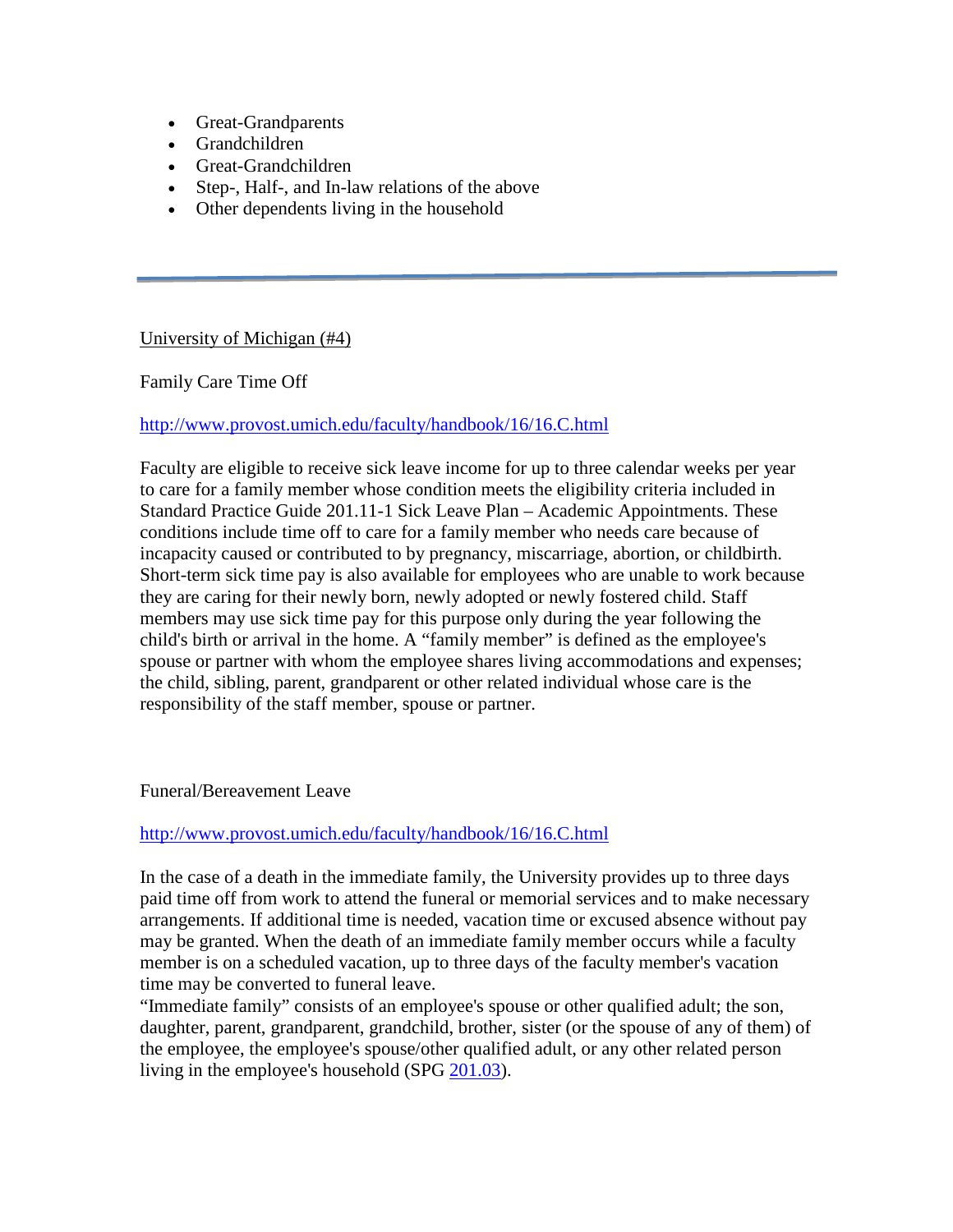## University of Virginia (#2)

Sick Leave & Funeral Bereavement Leave (all paid time off is combined)

[http://www.hr.virginia.edu//uploads/documents/media/Paid\\_Time\\_Off.pdf](http://www.hr.virginia.edu/uploads/documents/media/Paid_Time_Off.pdf)

Immediate Family Member - a) Parents, including step-parents and in-laws, and in loco parentis (a person who stood in place of parent); b) spouse; c) children, including stepchildren, foster children; d) siblings, including step-siblings; e) grandparents and grandchildren; and f) any person living in the employee's household.

## University of California System (#1, 2, 8, & 10)

[http://atyourservice.ucop.edu/employees/policies\\_employee\\_labor\\_relations/personnel\\_p](http://atyourservice.ucop.edu/employees/policies_employee_labor_relations/personnel_policies/spp2210_absence.pdf) [olicies/spp2210\\_absence.pdf](http://atyourservice.ucop.edu/employees/policies_employee_labor_relations/personnel_policies/spp2210_absence.pdf)

Family members Except for purposes of Family and Medical Leave, an employee's spouse, domestic partner, children (including children of the employee's domestic partner), parents, siblings, grandparents, and grandchildren. Step relatives, in laws, and relatives by adoption are included on the same basis as the above listed blood relatives If an employee was raised by persons other than his/her biological parents, these individuals also are included in this category. Likewise, if an employee is raising a child who is not his/her biological child, that child is included in this category.

Funeral/Bereavement Leave

[http://atyourservice.ucop.edu/employees/policies\\_employee\\_labor\\_relations/personnel\\_p](http://atyourservice.ucop.edu/employees/policies_employee_labor_relations/personnel_policies/spp2210_absence.pdf) [olicies/spp2210\\_absence.pdf](http://atyourservice.ucop.edu/employees/policies_employee_labor_relations/personnel_policies/spp2210_absence.pdf) (page 30)

In the event of the death of an employee's family member or of a person residing in the employee's home, the employee may take up to ten (10) days of accrued sick leave.

In the event of the death of an individual who is not an employee's family or household member, the employee may take up to five (5) days of accrued sick leave in a calendar year.